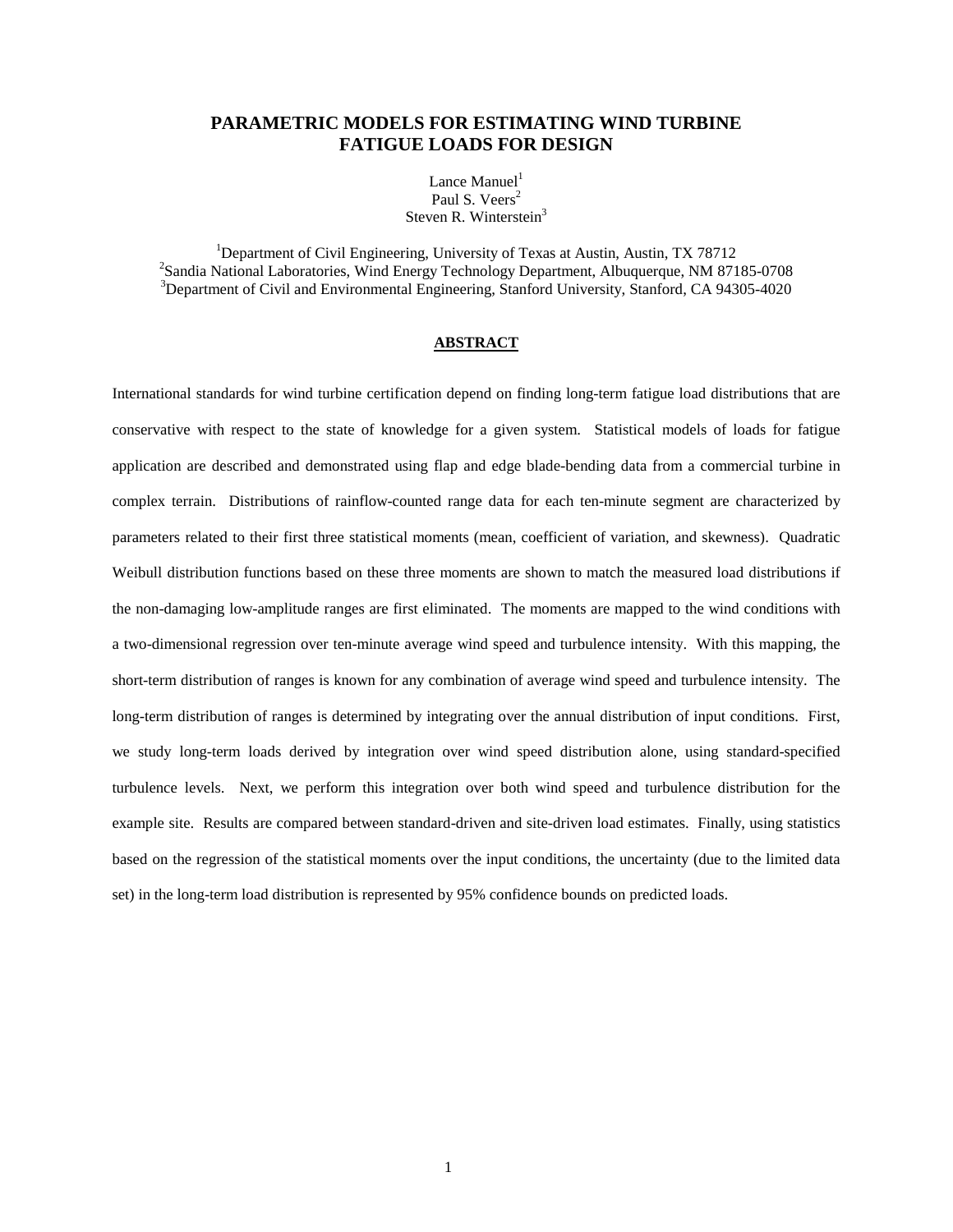#### **INTRODUCTION**

Design constraints for wind turbine structures fall into either extreme load or fatigue categories. In the case of extreme load design drivers, the load estimation problem is limited to finding a single maximum load level against which to assess the structural strength. For design against fatigue, however, loads must be defined over all input conditions and then summed over the distribution of input conditions weighted by the relative frequency of occurrence. While this might seem to be a more daunting task, it is in many ways quite similar to the extreme load problem, as can be seen by comparing with Fitzwater and Winterstein<sup>1</sup>. In both cases, the loads must be determined as functions of wind speed (or other climatic conditions).

Parametric models define the response, statistically, with respect to input conditions. Such models fit analytical distribution functions to the measured or simulated data. The parameters of these distribution functions can be useful in defining the response/loads as a function of the input conditions. The end result, then, is a full statistical definition of the loads over all input conditions.

In the most prevalent alternative to parametric modeling, an empirical distribution of loads (i.e., a histogram describing frequency of occurrence of the modeled response quantity) is used to define the turbine response at the conditions of the measurement or simulation. When using simulations, a ten-minute time series is generated at specified environmental conditions using an aeroelastic analysis code. The time series is rainflow-counted and the number of ranges in specified intervals is summarized in histograms. The histograms serve as empirical distributions that are taken to be representative of the response of the turbine at those particular conditions. The full lifetime distribution is then obtained by summing the distributions after weighting by the frequency of occurrence of the wind speed associated with each simulated data segment included in a histogram interval. In the case of measured data, a similar approach has been described by McCoy et al.<sup>2</sup> but with an innovative weighting scheme to account for the irregular input conditions of field measurements.

The empirical approach uses only the measured or simulated data without any fitting of distributions or extrapolation to higher values that would be seen if more data were obtained. One of the disadvantages of using a purely empirical approach is, therefore, that the loading distribution may not be representative. Moreover, the empirical model does not provide any information about the uncertainty in the relationship between estimated loads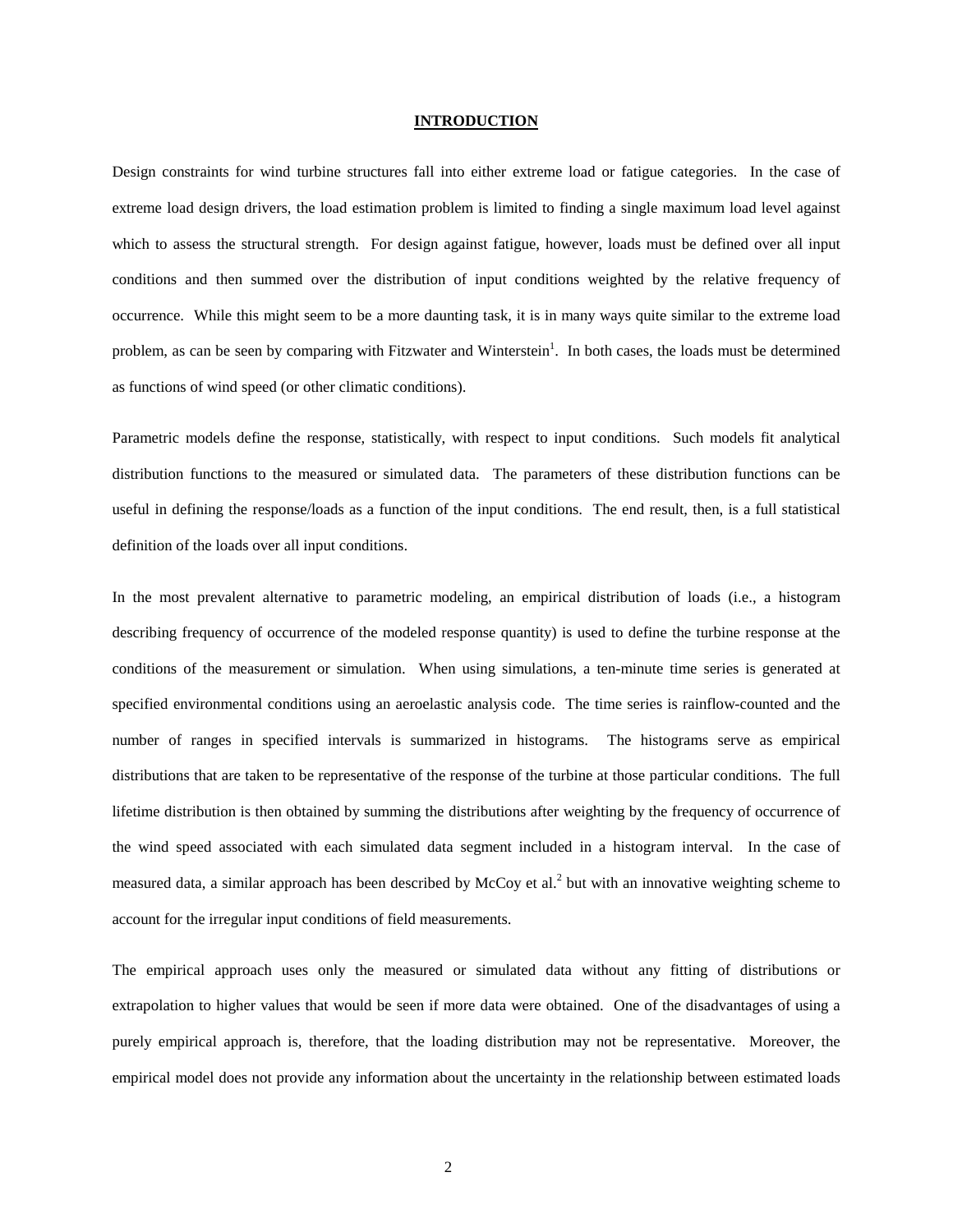based on such a model and the true long-term load spectra; the statistical uncertainty in the loads due to limited data is almost impossible to characterize.

With regard to uncertainties in loads and how they might be dealt with in design, one might expect that these uncertainties could be covered by the use of standard specifications of characteristic loads (derived from a specified high turbulence level) and safety factors. However, current standard load definitions use safety factors that do not depend on the relative uncertainty in the load estimates. Either the margins are larger than they need to be when load estimates are reasonably well established (i.e., exhibit low uncertainty), or they fail to cover the uncertainty when load estimates are based on limited data (i.e., large uncertainty cases).

Parametric load distribution models offer significant advantages over empirical models; they provide a means to (1) extrapolate to higher, less frequent load levels, (2) map the response to the input conditions, and (3) calculate load uncertainty. For example, Ronold et al.<sup>3</sup> have published a complete analysis of the uncertainty in a wind turbine blade fatigue life calculation. They used a parametric definition of the fatigue loads, matching the first three moments of the wind turbine cyclic loading distribution to a quadratic (transformed by a squaring operation) Weibull distribution.

Veers and Winterstein<sup>4</sup> described a parametric approach, quite similar to that employed by Ronold et al.<sup>3</sup>, that can be used with either simulations or measurements, and have shown how it may be used in an uncertainty evaluation. Although Reference 4 describes how to use the statistical model to estimate the complete load spectrum, it does not indicate how these models compare with the design standards<sup>5</sup>. It is critical that the load distributions generated by any statistical methodology be adaptable for use in existing design standards. Moreover, it is arguably even more important that the load model provide insight into how the design standards might be improved in future revisions. The standards should require an accurate reflection of the load distribution with sufficient conservatism to cover the uncertainties caused by the limited duration of the sample, whether based on simulation or field measurements. Only then can design margins be trimmed to the point of least cost while still maintaining sufficient margins to keep reliability levels high.

The approach to load modeling is not uniform across the wind community by any measure. This lack of commonality in approach was reflected in the working group that produced IEC's Mechanical Load Measurement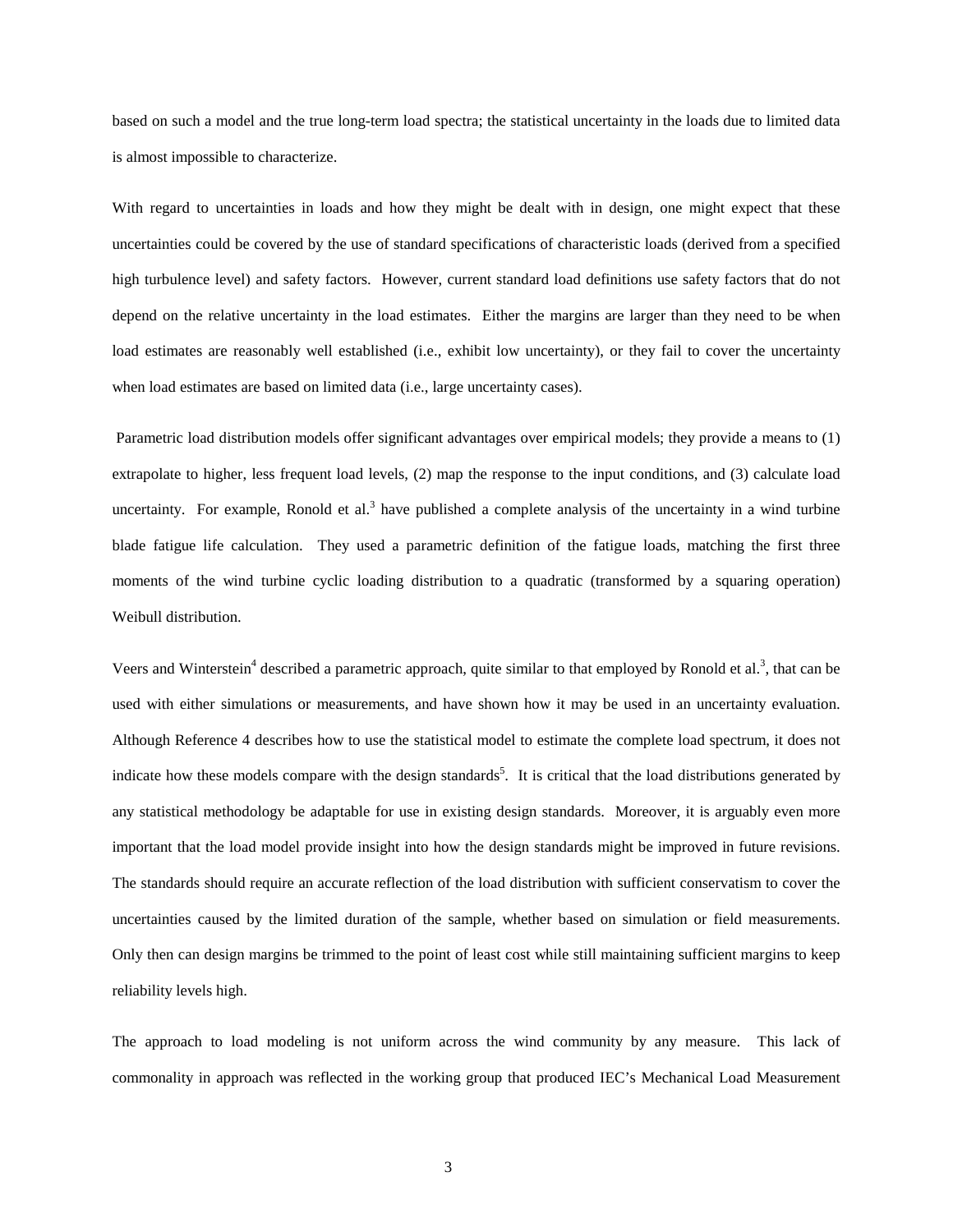Technical Specification<sup>6</sup>. No consensus could be obtained on how to use measured loads to either create or substantiate a fatigue load spectrum at the conditions specified in the Safety Standard<sup>5</sup>. All that is offered are several examples of differing approaches in an annex of the specifications<sup>6</sup>.

Here, we present a methodology for using measured or simulated loads to produce a long-term fatigue-load spectrum at specified environmental conditions and at desired confidence levels. To illustrate, example measurements of the two blade-root moments (flap and edge) from a commercial turbine in complex terrain are used. The ten-minute distributions of rainflow ranges are modeled by a quadratic Weibull distribution function based on three statistical moments of the ranges (mean, coefficient of variation, and skewness). The use of tenminute samples has been accepted as the industry standard. The moments are mapped to the wind conditions by a two-dimensional regression over ten-minute average wind speed and turbulence intensity. Thus, the "short-term" distribution of ranges may be predicted for any combination of average wind speed and turbulence intensity. The "long-term" distribution of ranges is, then, easily obtained by integrating over the annual distribution of input conditions. Results are compared between standard-driven and site-driven load estimates. Finally, using statistics based on the regression of the statistical moments over the input conditions, the uncertainty (due to the limited data set) in the long-term load distribution is represented by 95% confidence bounds on predicted loads.

#### **IEC LOAD CASES**

The loads specified by IEC 61400-1 Wind Turbine Generator Safety Requirements for design must be defined for a specified combination of mean wind speed and turbulence intensity known as the Normal Turbulence Model<sup>5</sup>. The standard provides an empirical expression for the standard deviation of the ten-minute wind speed,  $\sigma_1$ , in terms of the hub-height wind speed,  $V_{\mu\nu}$ , and two parameters,  $I_{15}$  and  $a$ .

$$
\sigma_1 = I_{15} (15 \text{m/s} + aV_{\text{hub}}) / (a+1)
$$
 (1)

Eq. 1 is based on wind speed standard deviation data gathered from around the world and aggregated into a common data set. The parameter *Vhub* is the independent variable and Eq. 1 determines appropriate turbulence levels associated with it for specified site classes. The equation was created to be "broadly representative of sites with reasonable international marketing interest,"<sup>8</sup> and does not represent any single site.  $\sigma_1$  is intended to represent a *characteristic value* of wind-speed standard deviation. Certification guidelines are provided for high (A) and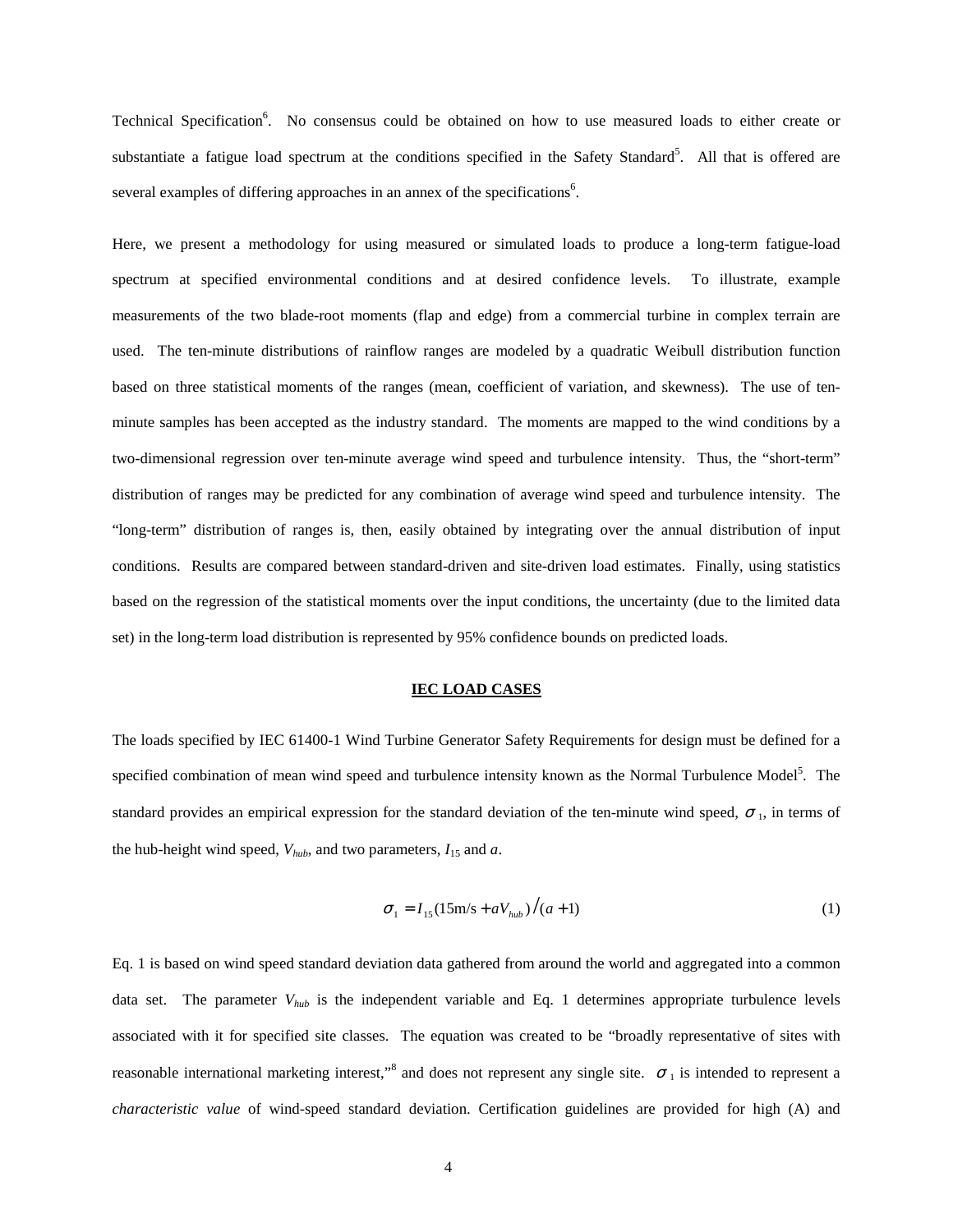moderate (B) turbulence sites.  $I_{15}$  defines the characteristic value of the turbulence intensity at an average wind speed of 15 m/s, and *a* is a slope parameter when  $\sigma_1$  is plotted versus hub-height wind speed. The values of these parameters for each category are shown in Table 1.

The Category B moderate turbulence specification is intended to roughly envelope (i.e., be higher than) the mean plus one sigma level of turbulence for all the collected data above 15 m/s. Similarly, Category A envelopes all collected values of turbulence intensity (with the exception of one southern California site) for mean wind speeds above 15 m/s and is above the overall mean plus two sigma level in high winds<sup>8</sup>. Clearly, the IEC Normal Turbulence Model is intended to be conservative for all but the most turbulent sites.

It is a relatively straightforward matter to create a loading distribution that meets the standard criteria when using an aeroelastic simulation code. Input winds can be generated for any combination of wind speed and turbulence intensity. Representative loadings can, in theory, be generated by simulating repeatedly until sufficient data are produced to drive the uncertainty to an arbitrarily small level. Practically, however, it would be beneficial to generate a loading distribution with small, or at least known, uncertainty from a smaller data set. This is where the parametric approach provides significant value. By means of regression of load statistics (e.g., moments) over the entire range of wind speeds and turbulence levels, the uncertainty in the values of the parameters defining the shortterm distributions at any specified turbulence condition can be estimated.

In the case of measured loads, it may be simply impossible to gather data at the specified turbulence conditions because of the limitations of the test site. In that case, the parametric approach provides a method to interpolate to a specified turbulence level using all of the data collected (thus adding to the confidence of the interpolation), or to extrapolate beyond the limits of the measurements. In either case, the parametric approach simplifies the generation of fatigue loads to Standard specifications.

#### **EXAMPLE DATA SET**

An example data set taken from the copious measurements of the MOUNTURB program<sup>7</sup> is used to illustrate the parametric modeling process. The data are comprised of 101 ten-minute samples of rainflow-counted flap-wise and edge-wise bending-moment ranges at the blade root. The test turbine is a WINCON 110XT, a 110kW stall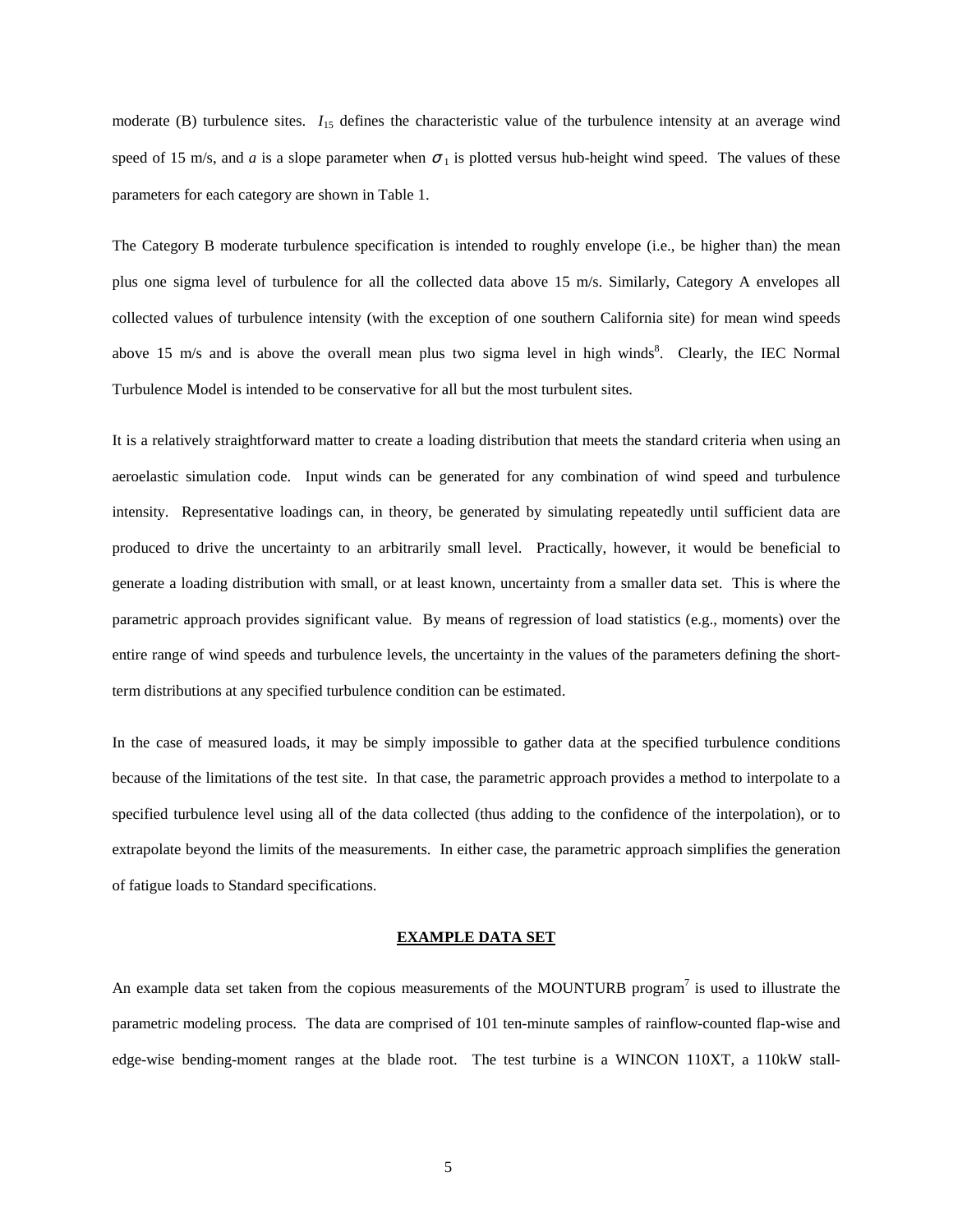regulated machine operated by CRES (the Centre for Renewable Energy Systems, Pikermi, Greece) at their Lavrio test site. The terrain is characterized as complex.

The original time series of the loads and winds were not available for further analysis; thus, only the rainflowcounted ranges were employed. The number of cycle counts was tallied in 50 bins ranging from zero to the maximum range in each sample. A single ten-minute sample is categorized by the mean wind speed and the raw turbulence intensity at hub height. The average wind speeds are limited to the range between 15 and 19 m/s and thus reflect response in high wind operation. Turbulence intensities cover a wide range of operating conditions as can be seen in Figure 1. The measured loads are summarized by frequency of occurrence in Figure 2a for flap moment ranges and in Figure 2c for edge moment. Plots showing exceedance counts for specified flap and edge loads are shown in Figures 2b and 2d, respectively. It is clear that the edgewise data with two peaks in the frequency of occurrence plots appear to follow a mixed distribution of some type due to a strong gravitational load with turbulence-driven response superimposed. The flapwise data also, although in a less obvious manner, follow a distribution with contributions from small amplitude noise and larger amplitude turbulence response. These distribution effects will be dealt with in the following section.

#### **SHORT-TERM ANALYSIS**

The FITS<sup>9</sup> software for fitting probability distribution models to empirical data was used to analyze each ten-minute sample. FITS calculates the central moments of the data and estimates the best fit distribution model to match a user-specified set of moments (e.g., the user can request a distribution model fit based on two moments or one based on three moments). FITS is, therefore, a tool for examining the fit of a probability model to the short-term response, conditional on wind speed and turbulence level.

For purposes of the present discussion, the first three moments  $\mu_i$ ,  $(i=1,2,3)$  of the rainflow-range amplitudes, *r*, are defined here as:

$$
\mu_1 = E[r] = \overline{r},\tag{2}
$$

$$
\mu_2 = \frac{\sigma_r}{\overline{r}}; \quad \sigma_r^2 = E\Big[(r - \overline{r})^2\Big],\tag{3}
$$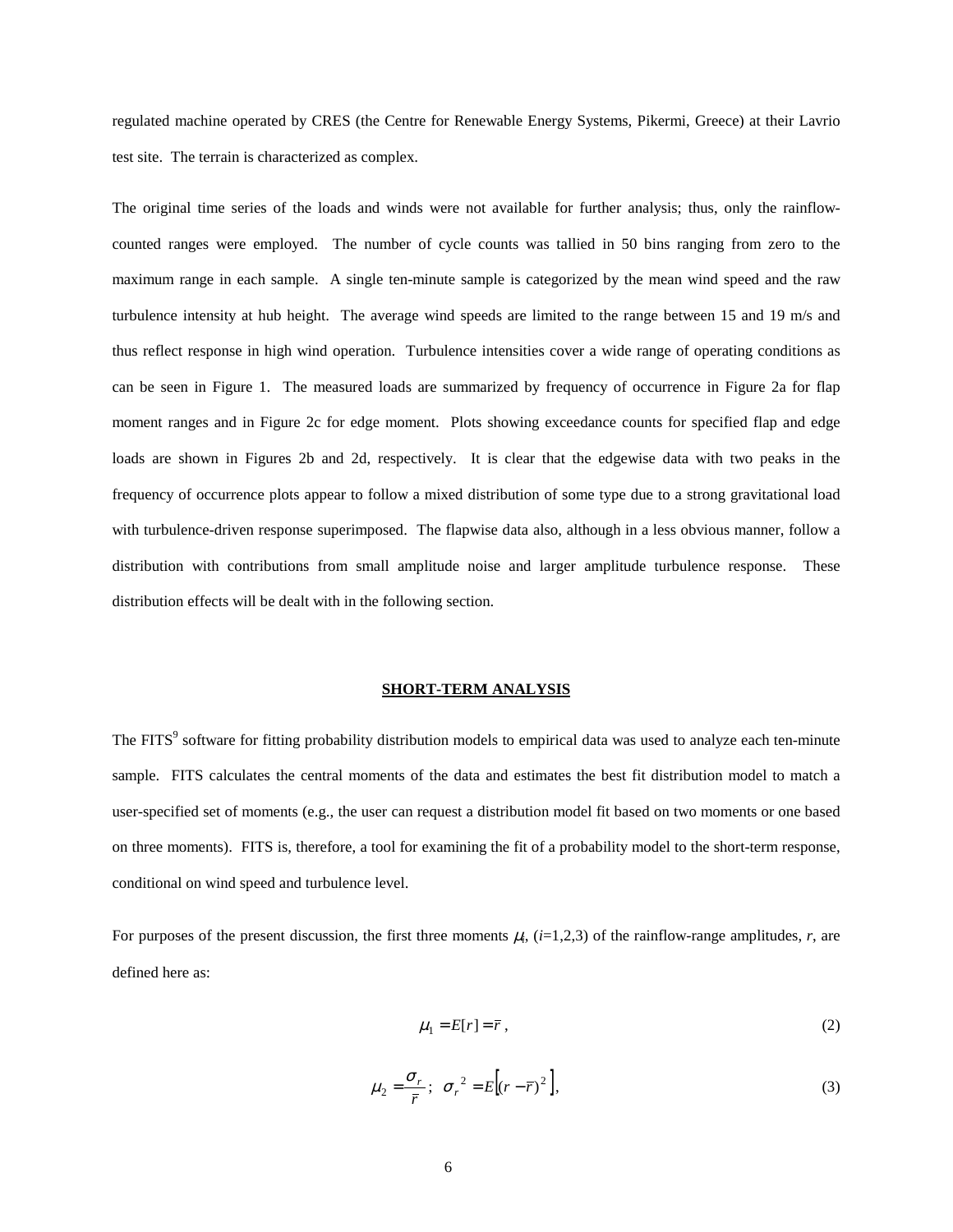$$
\mu_3 = \frac{E\left[(r - \overline{r})^3\right]}{\sigma_r^3},\tag{4}
$$

where  $E[\bullet]$  is the expectation (or averaging) operator. The first moment is the mean or average range, a measure of central tendency. The second moment is the Coefficient of Variation (COV), which is the standard deviation divided by the mean, a measure of the dispersion or spread in the distribution. The third moment is the coefficient of skewness, which provides information on the tail behavior of the distribution. Load range data are often well fit by a Weibull distribution, a slight distortion of the Weibull distribution is used to exactly match the first three statistical moments<sup>10, 11</sup>. This distribution is referred to as the "quadratic Weibull" distribution in the following.

To illustrate the fit of the quadratic Weibull distribution to a ten-minutes sample, one of the 101 samples shown in Figure 2 is studied. This data sample is taken from the middle of the measured wind conditions;  $V = 17$  m/s and  $I =$ 0.18. The data are plotted on a Weibull scale for the flap loads in Figure 3 and for the edge loads in Figure 4. The vertical scale is transformed from the Cumulative Distribution Function (CDF) as (-ln(1-CDF)) so that a Weibull distribution will be a straight line on a log-log plot. (Recall that the CDF is the complement of the traditional exceedance diagram; exceedance = 1-CDF.) A similarly transformed CDF for the quadratic Weibull distribution will appear as a second-order (i.e., quadratic) curve on such a log-log plot.

Figures 3a and 4a show attempts to fit the entire flap and edge data with quadratic Weibull models. As seen in Figure 3a and especially Figure 4a, the data have a kinked appearance which the smooth probability distribution, in spite of the quadratic distortion, can not match. Closer examination of the data reveals that the kink is due to a very large number of cycles at relatively low amplitudes.

The proliferation of small amplitude cycles seen in Figure 2 produces a distribution difficult to duplicate with a simple analytical form, but these small cycles produce relatively little damage. By truncating the loads at a threshold, the kink in the data can be eliminated without significantly reducing the damage. In the edge case, there are obviously a great number of cycles of smaller amplitude than the dominant gravity load at about 32 kN-m. The flap loads have a less distinctive kink at around 10-13 kN-m (11.5 kN-m was used as the filtering threshold). Figures 3b and 4b are similar to Figures 3a and 4a but include only a subset of the data and can be thought of as applying a "shift" to all loads that effectively discards the smallest cycles. Clearly, the fits of the quadratic Weibull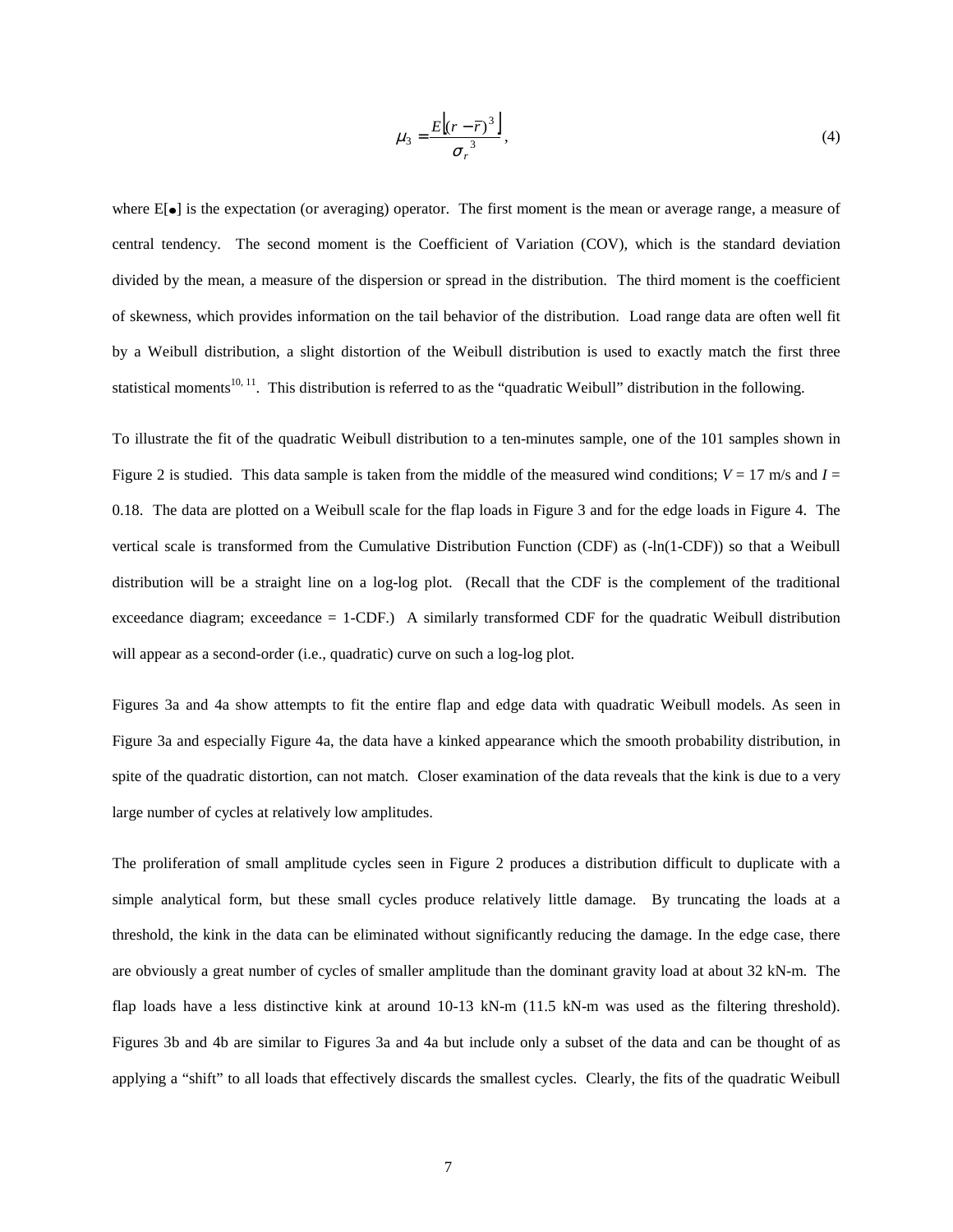are improved dramatically. Thus, the short-term data are well modeled by a quadratic Weibull distribution that preserves the first three central moments of the truncated rainflow ranges.

Figures 3c and 4c show the same data as do Figures 3b and 4b but with the axes in the more common exceedance plot format. These plots are included to reorient the reader back to the original summaries of the data shown in Figure 2. They also serve to illustrate how the analytical distribution functions may be used to extrapolate to less frequent, higher amplitude loads.

The low amplitude cycles (that make distribution fits difficult as described in the preceding) can only be discarded if they produce an insignificant amount of damage. Damage is assumed to be proportional to  $R<sup>b</sup>$  for stress range,  $R$ ; and for fatigue exponent, *b*; accordingly, we study the relative amount of damage due to truncated load ranges versus that due to the entire load data set. The damage unaccounted for due to the truncation of rainflow range data at 11.5 kN-m for the flap loads is represented in Figure 5a, and due to a truncation at 32 kN-m for the edge loads in Figure 5b. All 101 ten-minute data segments are represented in Figures 5a and 5b.

Lost damage is plotted for three fatigue exponents, *b*, representing typical values of wind turbine materials ranging from *b*=3 in welded steel up to *b*=9, more characteristic of fiberglass composites. In no case does the truncation remove more that 12% of the damage, and that only when *b*=3. In almost all cases for the higher *b* values, the lost damage is less than 3%. As *b* becomes larger, the truncation becomes irrelevant and the problem begins to resemble an extremes problem. In both flap and edge bending cases, over 80% of the rainflow-counted ranges are removed by truncating the data sets. Our findings that discarding so much of the data does not lead to grossly unconservative estimates of damage is not unexpected since it has long been known that eliminating most of the small amplitude cycles has a negligible effect on damage<sup>12</sup>.

# **REGRESSION ANALYSIS**

Because a good match can be obtained to the short-term distribution of rainflow ranges given the first three moments and a fixed data truncation, it is sufficient to know the moments over all the operating conditions in order to fully define the turbine fatigue loading. Regression of the moments over ten-minute average wind speed and turbulence intensity can achieve the desired result and assist in understanding the loading dependence on and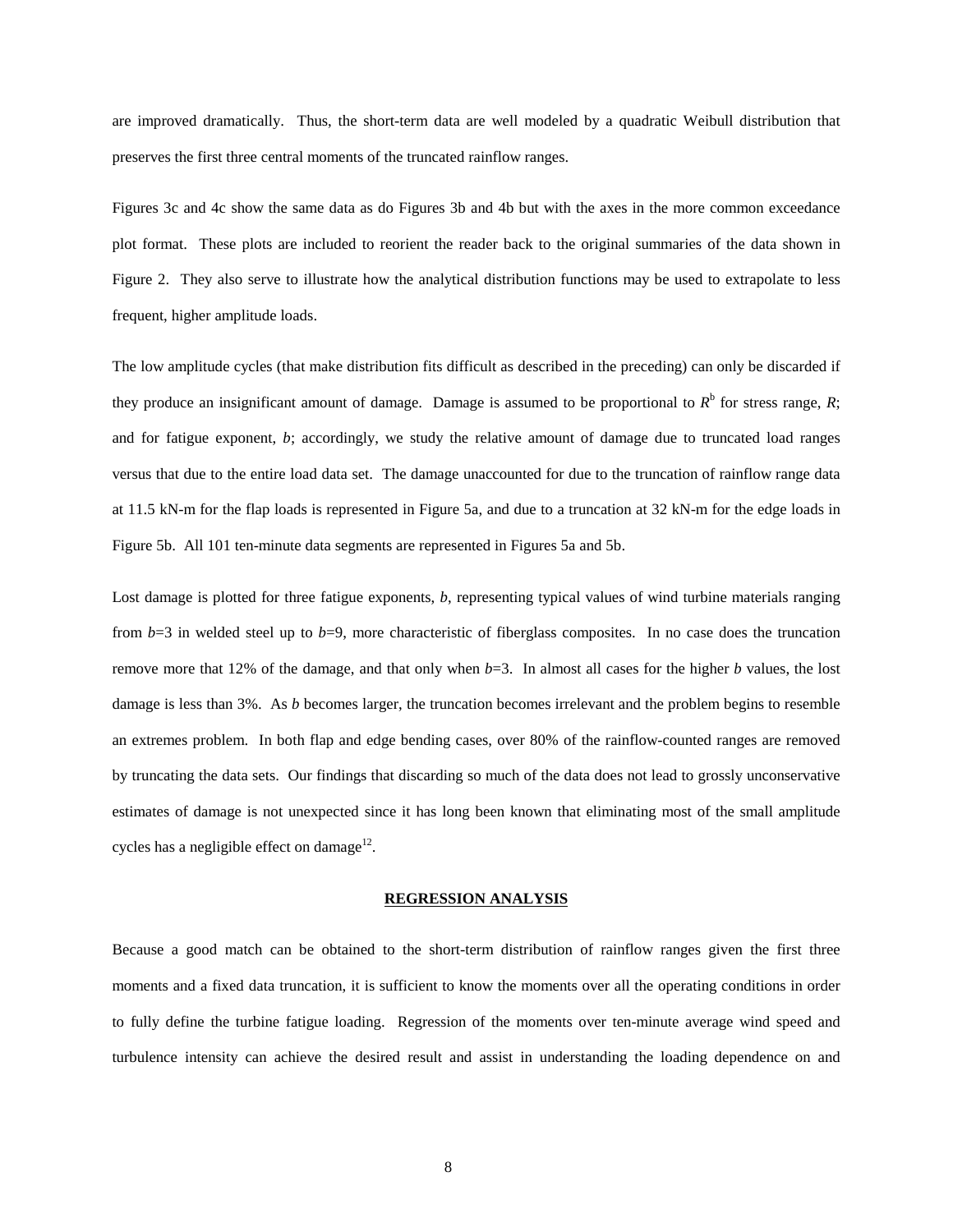sensitivity to both turbulence and wind speed. Results from a regression analysis can also provide information on the uncertainty of the loads.

The moments presented in the following figures,  $\mu_2$  and  $\mu_3$  describe the COV and skewness, respectively, of the shifted range *r'*=*r-r<sup>t</sup>* . More precisely, by eliminating all ranges below the truncation level *r<sup>t</sup>* , we obtain the shifted values  $r' = r - r_t$  of the remaining ranges and consider models based on statistics of  $r'$ . This is done to conform with the quadratic Weibull model, which generally assigns probability to all outcomes *r'* > 0. In the case of the second moment this results in a slightly different expression

$$
\mu_2 = \frac{\sigma_r}{\overline{r}^2} = \frac{\sigma_r}{\overline{r} - r_t} \tag{5}
$$

The mean value,  $\mu_1$ , presented is still taken to be the absolute mean,  $\bar{r}$ , i.e., the mean (with respect to zero) of the ranges retained after eliminating the small-amplitude cycles and  $\mu_3$  is unaffected by the shift.

As in Reference 4, the first three moments  $(\mu_i$ ,  $i=1-3)$  are fitted to a power law function of wind speed, *V*, and turbulence intensity, *I*.

$$
\mu_i = a_i \left(\frac{V}{V_{ref}}\right)^{b_i} \left(\frac{I}{I_{ref}}\right)^{c_i}
$$
\n(6)

The reference wind speed,  $V_{ref}$ , and reference turbulence intensity,  $I_{ref}$ , are determined from the geometric mean values of the data<sup>4</sup>. For the Lavrio data set,  $V_{ref}=17.1 \text{m/s}$  and  $I_{ref}=0.145$ . The calculated regression coefficients are shown in Table 2.

The regression results for the flap bending moments are shown in Figure 6 and for the edge bending moments in Figure 7. Mean, COV, and skewness are plotted in the parts (a), (b), and (c), respectively, of the figures. In all cases, the regression line uses the reference value for turbulence intensity. The circles correspond to the measured data from the 101 samples. The solid symbols (squares) show the regression prediction using the measured wind speed and turbulence intensity for each ten-minute data set. A large spread in solid symbols about the regression line indicates a sizeable dependence on turbulence level (e.g., Figure 6a's mean flap range) while a small variation in the solid symbols indicates that the turbulence has little effect on that particular moment (e.g., Figure 6c's flap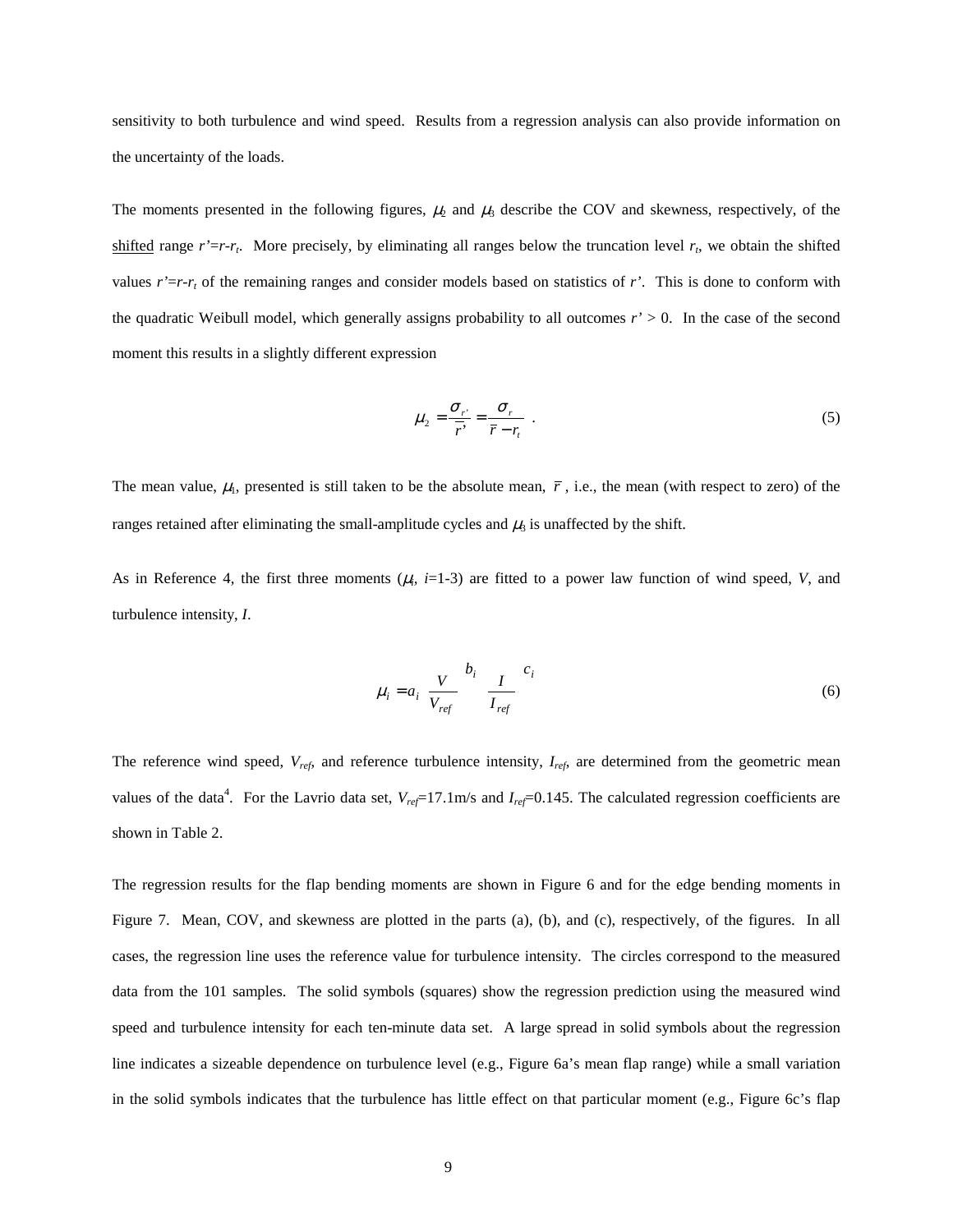skewness). This sensitivity can also be inferred from the magnitude of the *c<sup>i</sup>* coefficients in Table 2. The smaller the value of  $c_i$ , the less the importance of *I* in the estimate of the  $i^{\text{th}}$  moment.

Table 3 summarizes the regression uncertainties in terms of the widely used  $R^2$  and t statistics. A high  $R^2$  value, approaching unity, indicates that a large percentage of the data variation is explained by the regression. In contrast, a low  $R<sup>2</sup>$  value suggests the presence of other influences, not included in the regression model, that induce the scatter in the data. Note that the goal here is not to predict the moment statistics in a single 10-minute history, but rather the long-run average of such 10-minute samples over the entire turbine lifetime.

The *t* statistic, which is the estimated coefficient divided by the standard deviation of the estimate, indicates whether a particular coefficient is statistically significant. A *t* value less than about two would indicate that the coefficient is not significantly different from zero at about the 95% confidence level. Since the leading coefficients, *a<sup>i</sup>* , are estimates of the moments at the reference conditions, they are always significantly different from zero, and *t* is not reported for them. However, the *t* values of  $b_i$  and  $c_i$  indicate whether any functional variation with respect to wind speed or turbulence intensity, respectively, is supported by the data.

Examination of Tables 2 and 3 suggests that the mean load range is strongly related to both wind speed and turbulence, although the relation to turbulence has small exponents (0.202 and 0.039). The only higher moment relationships that have high *t* statistics are the edge COV relation to wind speed and the flap skewness relation to wind speed. The overall low exponents and *t* statistics for the higher moments indicate that the distribution shapes are relatively constant over all input conditions. The variation seen in Figures 6 and 7 beyond that indicated by the solid symbols is sample-to-sample variation not indicative of a systematic relationship with the independent variables, *V* and *I*. Part of this remaining variation will be irreducible, a natural outcome of random processes, but some could possibly be reduced with regression over better turbulence descriptors than the simple turbulence intensity.

The Lavrio data set used in this example is limited to a range of wind speeds from 15 to 19 m/s. The long-term analysis in the next section will, for example purposes only, assume the regression trends found in high winds apply to all wind speeds. In an actual application, the data from a particular turbine will need to be examined over the entire range of damaging wind speeds. It might be amenable to regression fits that run all the way from cut-in to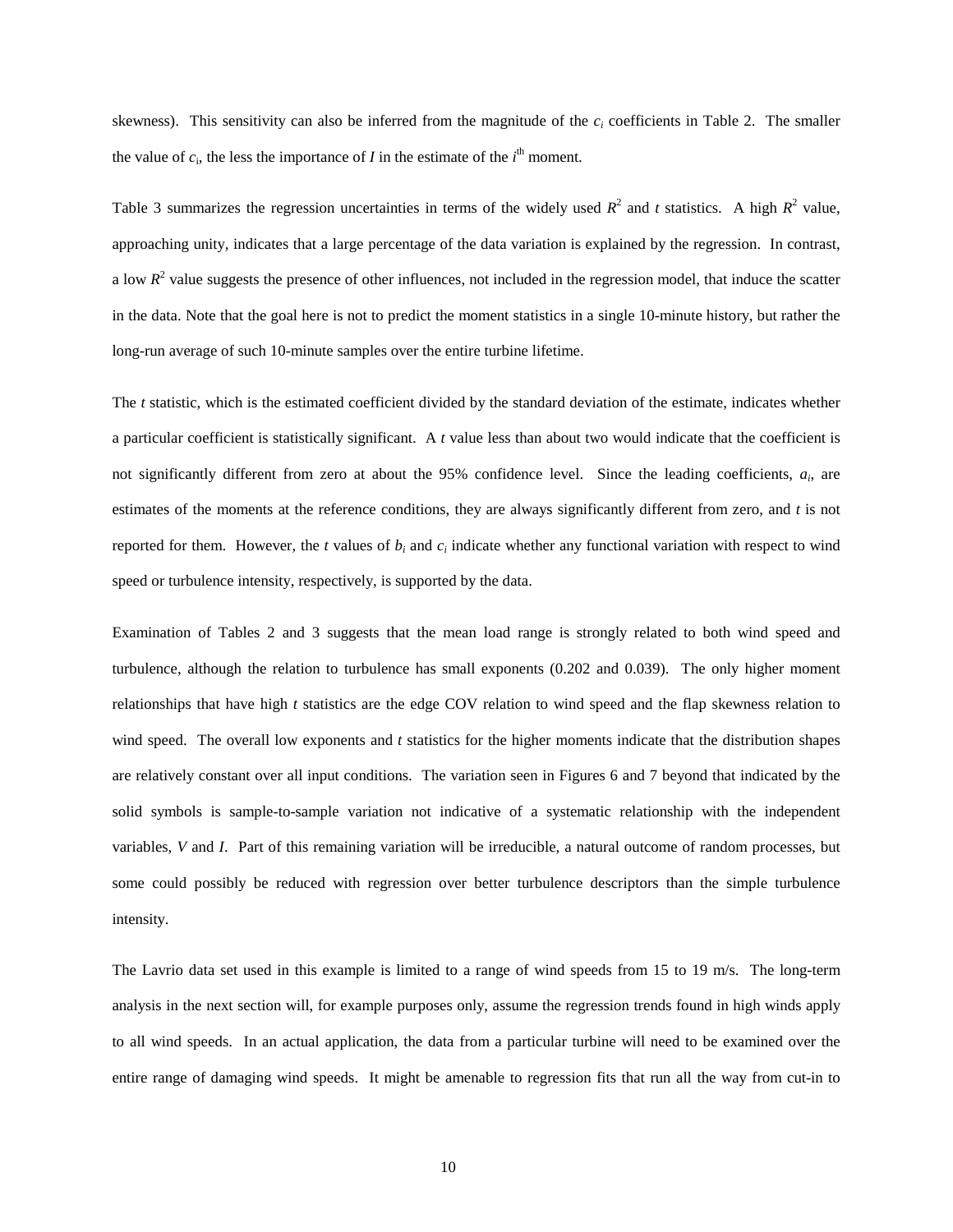cut-out. More likely, the wind speed range will have to be partitioned into divisions over which the response moments are well behaved enough to be fit with simple regression. For example, it is likely that the response will have different characteristics above and below rated wind speed. In that case, the analysis presented here would have to be repeated for each wind-speed division before proceeding with the long-term analysis in the next section. It may also be the case that the response in low winds has an insignificant contribution to the fatigue damage and the analysis can safely deal with only high wind response. The individual application will determine the constraints.

## **LONG-TERM ANALYSIS**

The long-term distribution of fatigue loads is obtained by integrating the short-term distributions (for loads conditional on wind conditions) over the specified distribution of wind conditions. Current IEC standards specify a Rayleigh distribution of wind speed with the annual average depending on class. Class I sites have a 10 m/s average and Class II sites have a 8.5 m/s average. Wind-speed classes defined as "Special" are also allowed with conditions that may be defined by the designer. The turbulence intensity is a deterministic function of wind speed, *I*(*V*), given by Eq. 1. A lifetime load distribution must sum all the short-term distributions at each wind speed and associated turbulence intensity weighting them by the annual wind speed distribution. This can be written as

$$
F(r) = \int F(r|V, I(V)) f(V) dV,
$$
\n(7)

where  $F(r)$  is the long-term distribution of stress ranges, r, and  $F(r|V,I(V))$  is the short-term distribution of stress ranges conditional on the ten-minute average wind speed, *V*, and the specified turbulence intensity, *I*(*V*). *f*(*V*) is the wind speed probability density function (PDF). The integration is carried out over all damaging wind speeds. The distribution functions of *r* can be either the CDF or the exceedence (1-CDF). However, the integration must be over the probability density function for wind speed,  $f(V)$ . For this and many other wind load data sets, cycle rate differences for different *V* and *I* values are small are usually ignored. However, one can explicitly account for cycle rate effects for specified *V* and *I* levels in the long-term load distribution as is shown by Haver<sup>13</sup> for loads on offshore structures.

Examples of the short-term distribution used in Eq. 7 are shown in Figure 8 for a ten-minute average wind speed, *V*, equal to 17 m/s and for three different turbulence intensity levels – the reference turbulence intensity for the data set and the turbulence levels for IEC Classes A and B.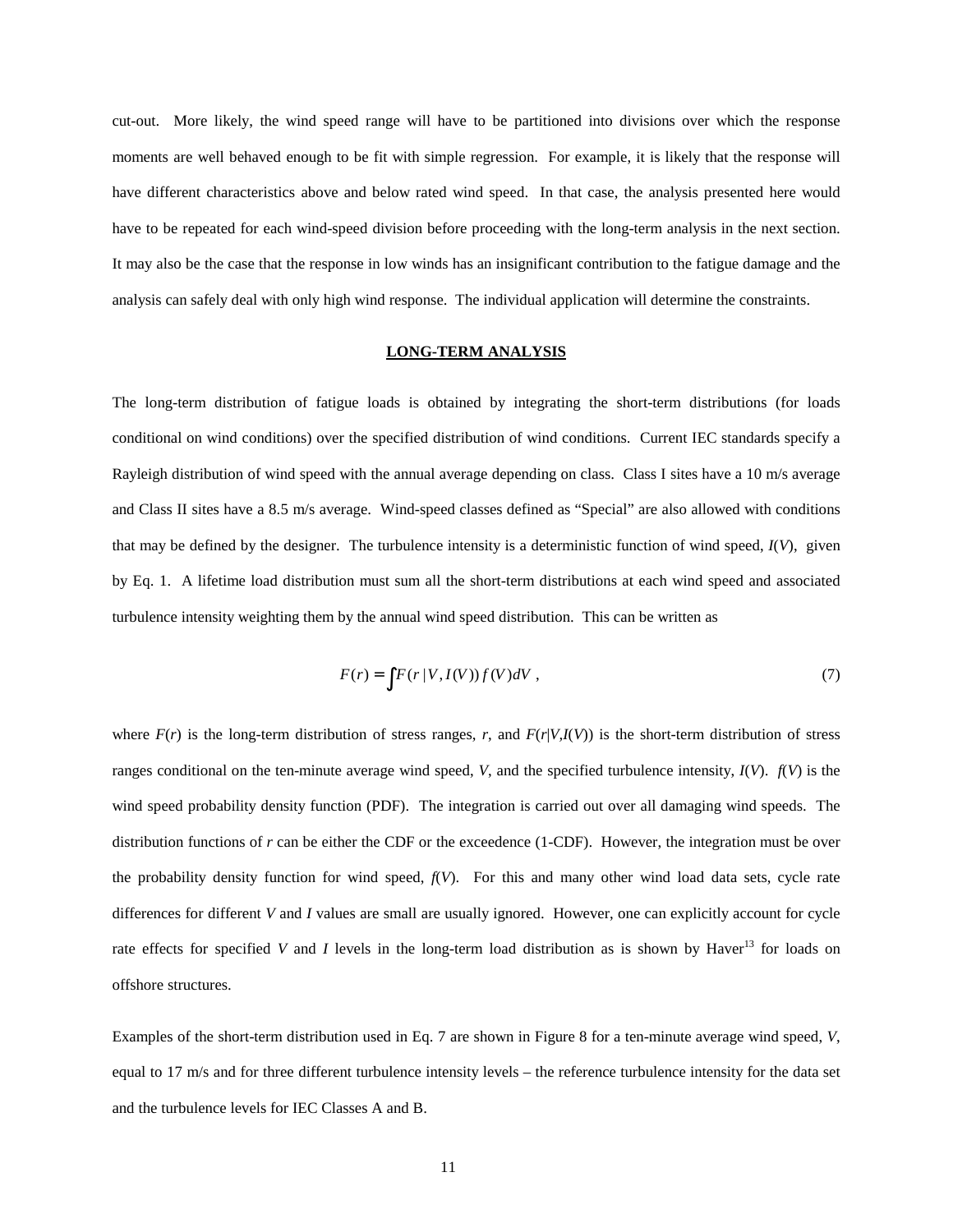Any environmental conditions can be used with Eq. 7 once the response moments have been defined with respect to the turbulence levels and wind speeds. This has been accomplished by the regression of the moments over *V* and *I* and by determining the short-term distributions,  $F(r|V,I)$ , from the moments. As examples we will calculate the long-term distributions for two standard-driven and two site-driven environments.

Figures 9a and 9b show the long-term distributions of flap and edge loads respectively for the IEC Class I wind speed distribution (Rayleigh 10m/s) and for both turbulence Categories A and B. Both of these standard environments define the turbulence level as a function of wind speed by Eq. 1.

The specification of a fixed turbulence intensity functionally related to the wind speed is somewhat artificial; measurements indicate that the turbulence intensity varies over a range of values for each ten-minute sample (see Figure 1). A more realistic representation than Eq. 7 for the long-term distribution might be to include turbulence intensity as a random variable by integrating over both wind speed and turbulence intensity as follows:

$$
F(r) = \iint F(r|V, I) f(V, I) dI dV
$$
\n(8)

Figures 9a and 9b show the long-term flap and edge distributions derived by integrating over both wind speed and turbulence. The wind speed is a 10 m/s-average Rayleigh distribution as prescribed for IEC Class I sites. The turbulence is assumed to be normally distributed with mean,  $\bar{I}$ , defined by  $\bar{I} \approx 2.5/V$ , and standard deviation equal to 0.025, based on a best fit to the data of turbulence vs. wind speed shown in Figure 10.

Also plotted in Figure 9 is the result of assuming the turbulence at the Lavrio site is defined by the average value at each wind speed (the solid line in Figure 10). This simpler assumption allows the use of Eq. 7. The comparison indicates that the integration over all turbulence levels, which is the most realistic reflection of the measurements, produces a much lower load spectrum in the range plotted. The simplified alternative, i.e., fixing the turbulence at the mean level, leads to higher probability of loads in the range plotted, although the curves converge at very high load levels for the flap bending moment ranges.

Generally, replacing a random variable by its mean value may produce either conservative or unconservative results, depending on the functional dependence of the output (here, the cumulative distribution function) on the random variable of interest. Thus, although one might expect integration over a range of turbulence levels to produce a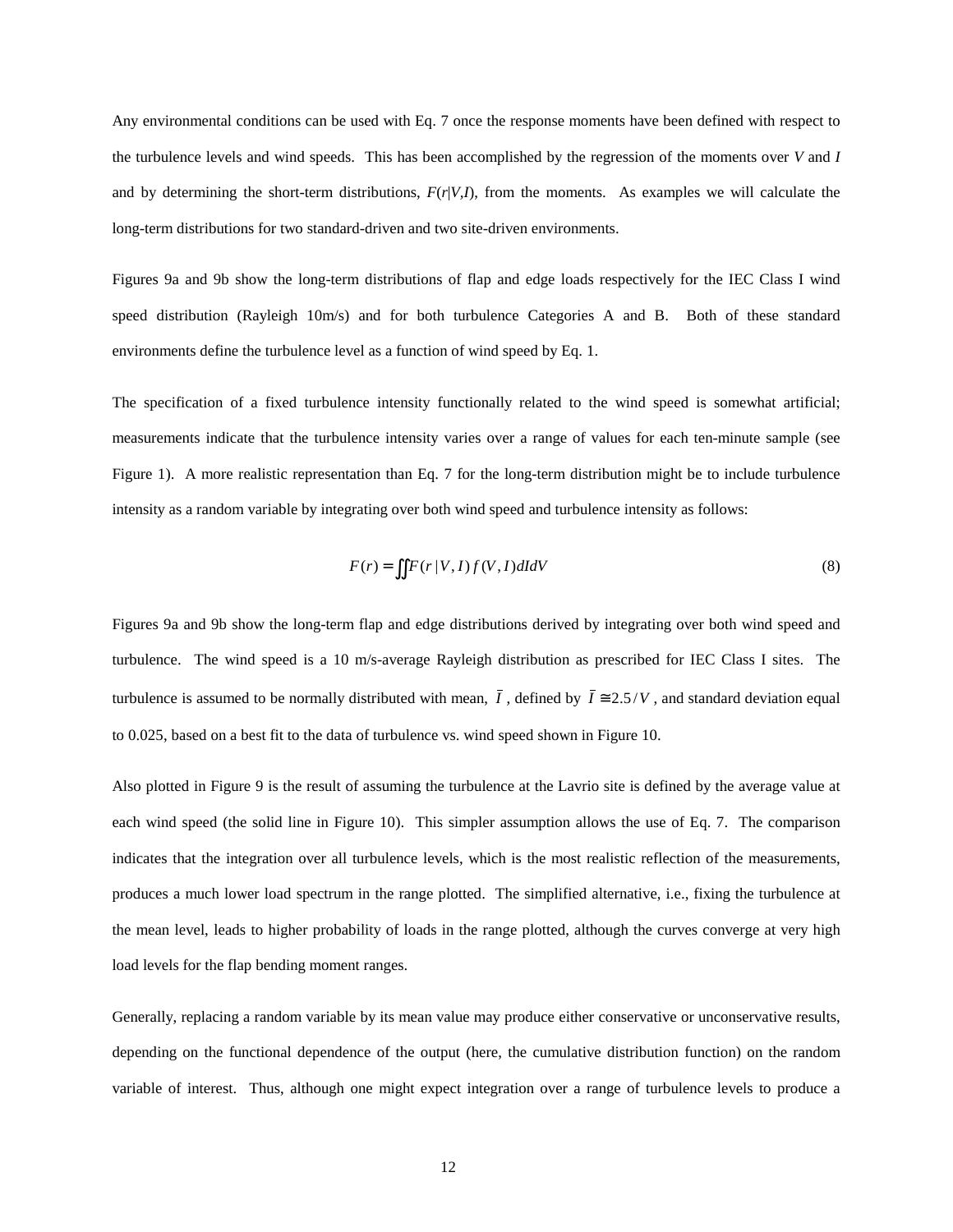higher load spectrum than that from using the mean values, it does not appear to do so in this case. While it would produce a higher estimate of the extreme load, this is not the case with fatigue load spectra which integrate loads rather than search for the overall largest. Treating *I* as a random variable increases the dispersion in the loads increasing the frequency of both higher and lower response levels. This results in an overall larger maximum, but can result in a decrease in the spectrum at lower levels as is apparently the case here. The flap results indicate a crossover point at about 80 kN-m; the random variable model predicts greater probabilities of exceeding flap bending moment ranges above 80 kN-m than does the "fixed-turbulence" model. The edge loads do not reach a crossover point until much higher load levels. One should perhaps not give too much credence to the generality of the results presented here as they may be distorted by the limited range of data and the choice of a normal distribution for the turbulence intensity; a log-normal model could arguably be considered a better choice, resulting in a different distribution of the very low and very high turbulence levels.

# **DISCUSSION**

The Lavrio site's mean-plus-one-sigma turbulence intensity at 15 m/s wind speed is quite similar to the IEC standard specification of 16% (Class B) to 18% (Class A). This similarity in turbulence levels is evident throughout the high wind range as shown in Figure 10. The differences between the distributions in Figures 9a and 9b therefore provide an indication of the conservatism built into the IEC load cases relative to a fairly turbulent site.

Within the context of standards development, it may be reasonable to argue for lower turbulence specifications if differences as seen above can be shown to be significant and consistent. However, because the standards are based on past experience and industry consensus rather than objective risk-based analysis, it may be dangerous to remove conservatism from one area without also checking elsewhere to insure that this conservatism isn't covering for an unknown lack of conservatism elsewhere in the design process.

In general, the current standards give a load calculation "recipe" that is meant to meet some specific reliability criteria. If these current reliability levels are deemed adequate on average (over various cases), one cannot reduce conservatism in turbulence specification without adjusting the recipe to compensate elsewhere; e.g., through use of a higher load factor. Note that this alternative procedure – unbiased turbulence with higher load factor – may result in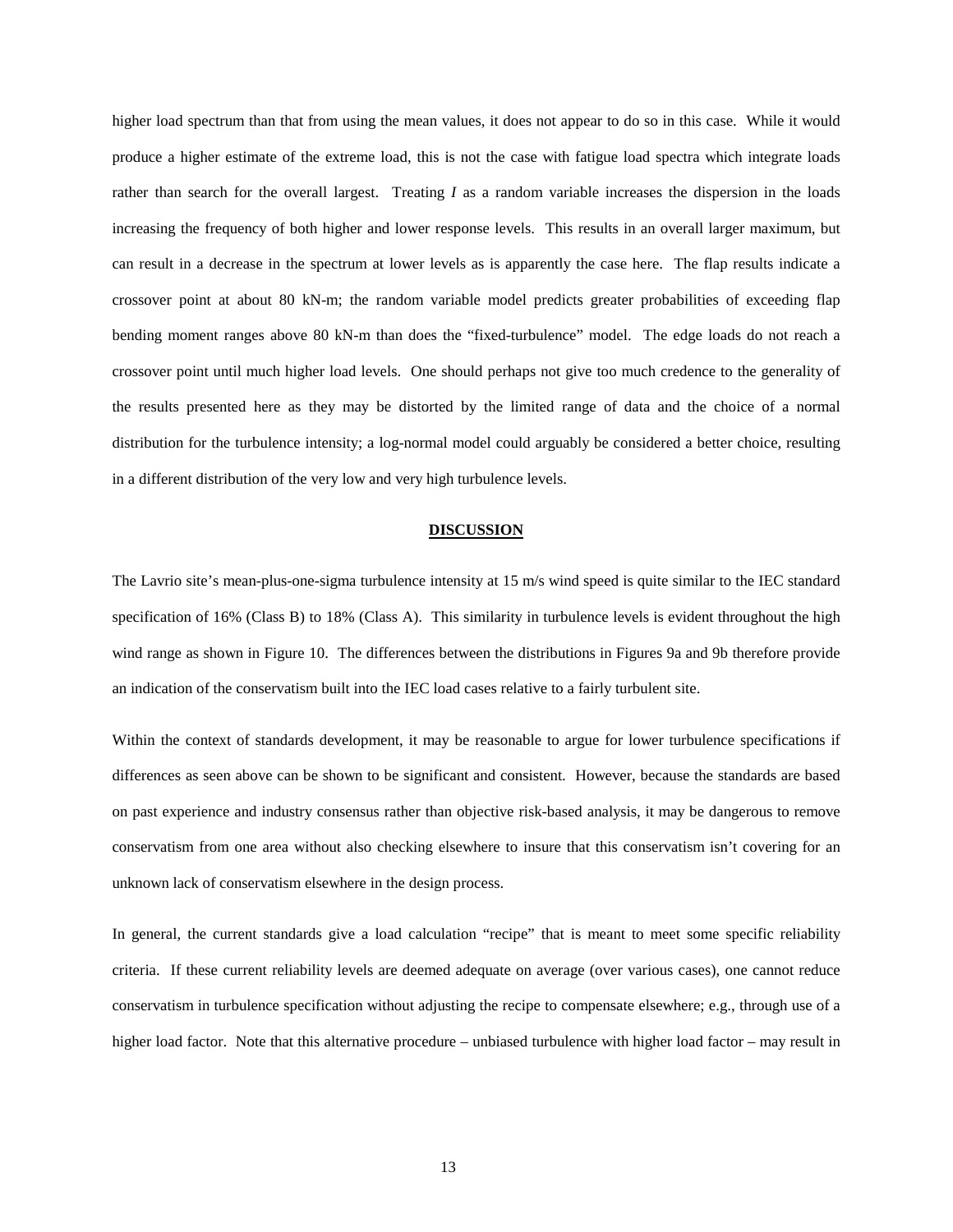more uniform reliability across a range of cases. In contrast, current standards may lead to potential over-design of machines that are particularly sensitive to turbulence, and under-design in turbulence-insensitive cases.

## **ESTIMATING UNCERTAINTY IN LONG-TERM LOADS**

To review, the parametric load modeling proposed here proceeds by (1) modeling loads by their statistical moments  $\mu_i$  (*i*=1,2,3) and (2) modeling each moment  $\mu_i$  as a parametric function of V and I (Eq. 6). The moment-based model in step (1) is in principle independent of the turbine characteristics (although the optimal choice among such models may be somewhat case-dependent). Hence, in this parametric approach, the turbine characteristics are reflected solely through the moment relations in Eq. 6; specifically, the 9 coefficients  $a_i$ ,  $b_i$ ,  $c_i$  ( $i=1,2,3$ ). For clarity, we organize these here into a vector,  $\theta = \{a_1, b_1, c_1, a_2, b_2, c_2, a_3, b_3, c_3\}$ . Simpler 2-moment models would require only 6 coefficients.

The preceding section has shown one benefit of this parametric model. Because it permits load statistics to be estimated for arbitrary *V* and *I*, the results can be weighted to form the long-term loads distribution as in Eqs. 7-8 (and Figures 9a-b). Symbolically, we rewrite Eq. 7 here, noting explicitly its dependence on the vector θ.

$$
F(r | \theta) = \int F(r | V, I(V), \theta) f(V) dV
$$
\n(9)

(Eq. 8 can be rewritten analogously.) The foregoing results (Figures 9a-b) have used our best estimates for the entries of θ; i.e., the mean values of each entry in θ*.* These are the values of *a<sup>i</sup>* , *b<sup>i</sup>* , and *c<sup>i</sup>* cited in Table 2.

A further advantage of the parametric model lies in its usefulness in estimating the effects of statistical uncertainty. To clarify, it is useful to distinguish between the various terms in Eq. 9. The quantities *V* and *I* are "random variables;" that is, their future outcomes will show an intrinsic randomness that cannot be reduced by additional study of past wind conditions. In contrast, the 9 coefficients in  $\theta$  are in principle fixed (under the model's assumptions). We may, however, be uncertain as to their values due to limited response data. This "uncertainty" (as opposed to "randomness") can be reduced through additional sampling. The consequence of having only limited data can be reflected through 95% confidence levels, for example, on the exceedance probability 1-*F*(*r*). These are conceptually straightforward to establish by simulation. Assuming the entries of θ are each normally distributed, for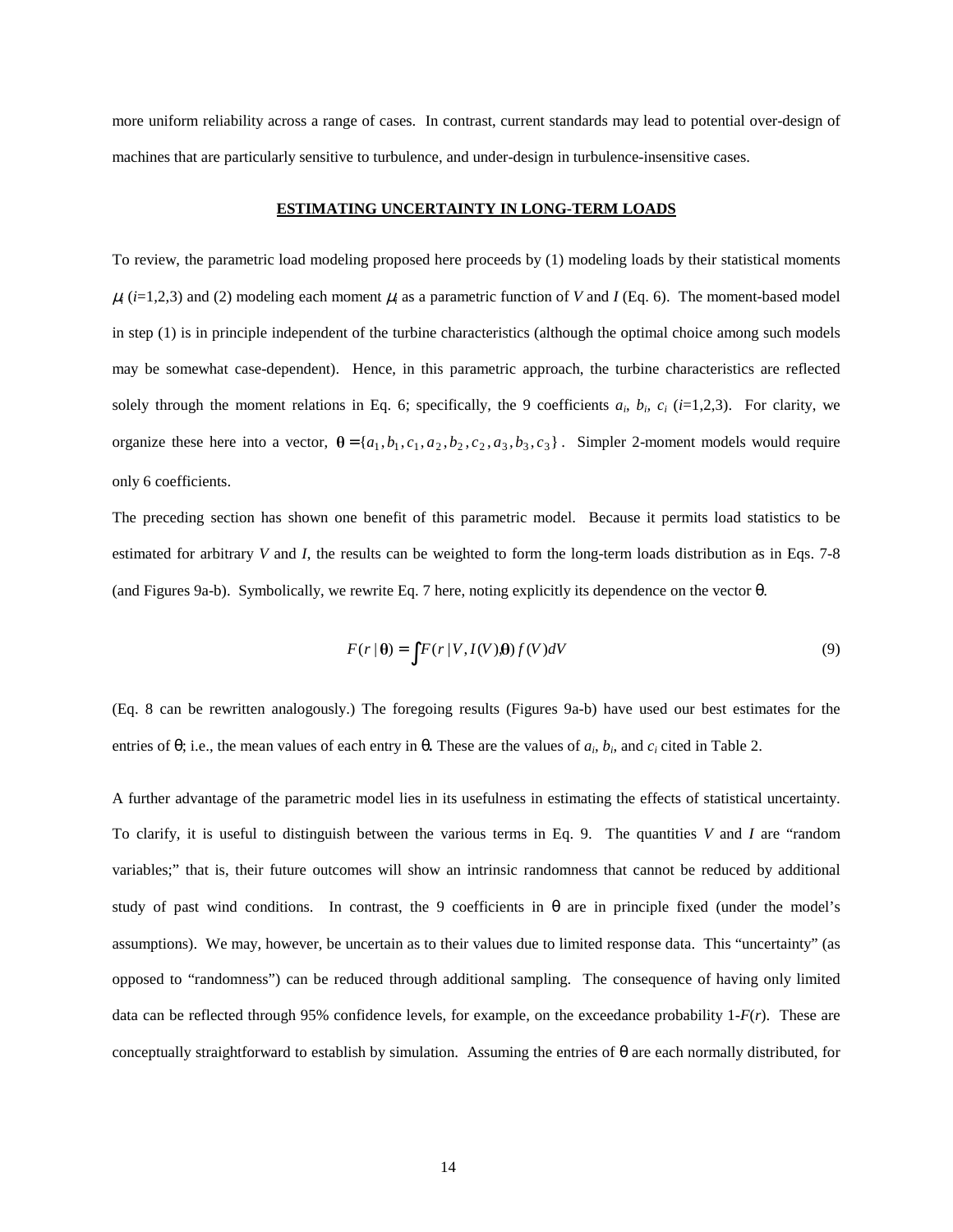example, one may (1) simulate multiple outcomes of  $\theta$ ; (2) estimate  $F(r)$  for each  $\theta$  as in Eq. 9; and (3) sort the resulting  $F(r)$  values (at each fixed *r* value) to establish confidence bands; e.g., in which 95% of the values lie.

Figures 11a and 11b show the 95% confidence level on the exceedance probability, 1-F(r), which result from the simulation procedure described above. Each of the 9 coefficients in Eq. 9 were generated as statistically independent, normally distributed random variables, with means and standard deviations given by Tables 2 and 3, respectively. (Correlation among these variables can also be included; however, this was not done here.) All of these results adopt the site-specific mean turbulence model; i.e., the results labeled "Average I at each wind speed" in Figures 9a-b. These results from Figures 9a-b are repeated in Figures 11a-b, and referred to there as "deterministic" results. Also shown are 95% confidence results; i.e., probability levels below which 95% of the simulations fall.

The increase in probability, over the deterministic results in order to achieve 95% confidence, is found to be relatively modest. This reflects the benefit of having as many as 101 10-minute samples. If the same mean trends had resulted from fewer samples, the resulting 95% confidence results would be correspondingly higher than the mean results. Note also that, at least for flap-wise loads, the conservatism induced by the IEC turbulence models exceeds that required to cover our statistical loads uncertainty, based on the data at hand. Of course, as noted earlier, this IEC conservatism may be desirable to cover other sources of uncertainty. Finally, we caution again that these long-term load results are intended for example purposes only; accurate numerical values would require data across a broader range of wind speeds.

## **SUMMARY**

Fatigue load spectra are essential elements of wind turbine design, analysis, and certification. However, the spectra alone only tell a portion of the story. It would seem preferable to design with a margin consistent with the statistical uncertainty inherent in the loads data. Fewer data implies greater uncertainty and should require a larges margin while more data implies less uncertainty and ought to require a modest margin. Safety factors are still required to account for other non-statistical sources of uncertainty.

The parametric models presented in this paper offer a systematic method of analyzing loads data to provide a definition of the loads as a function of the inflow conditions. The example data set and loads analysis presented here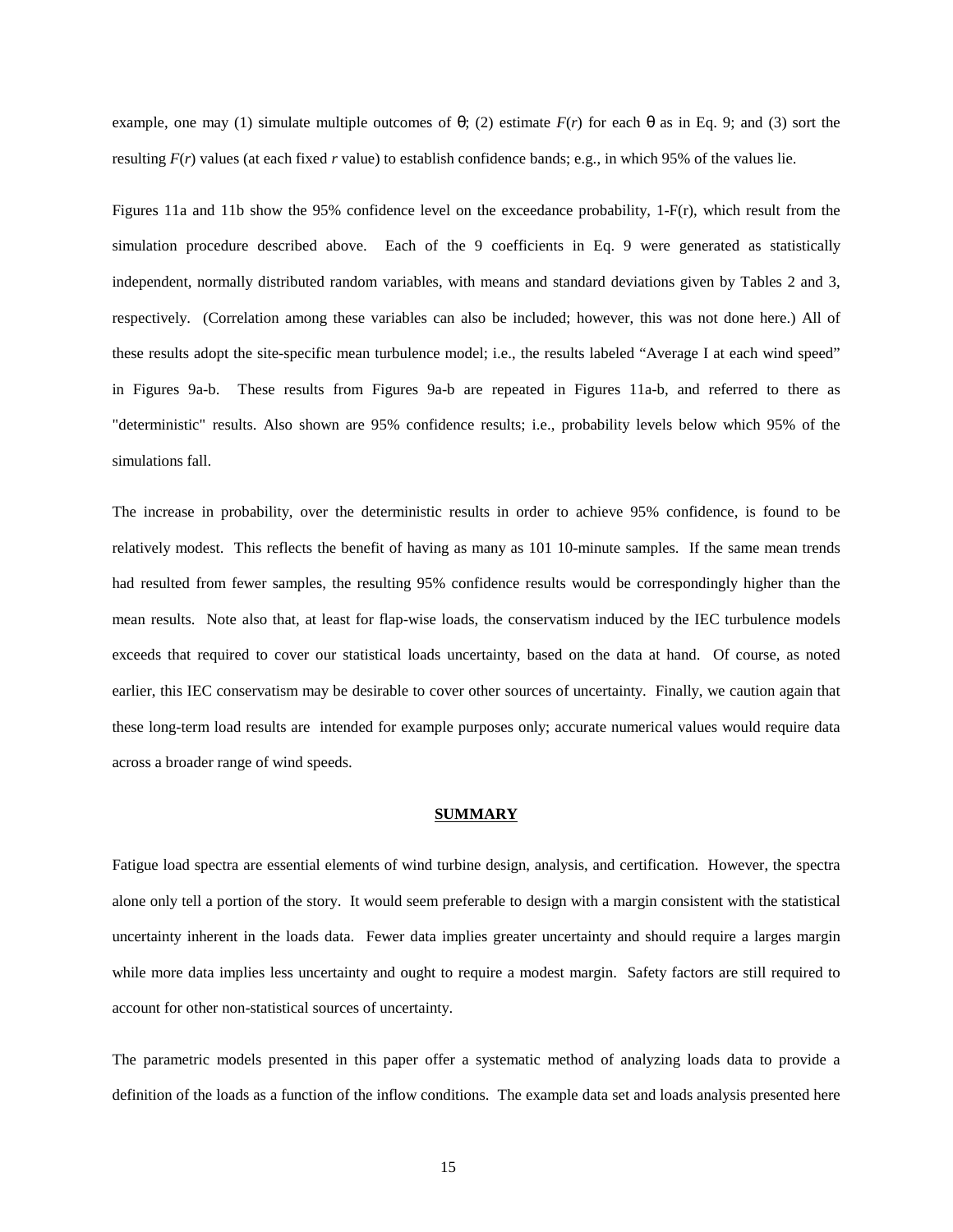illustrate how this process may be conducted. The loads data sets studied here were first truncated to eliminate undamaging fatigue ranges that distort the analysis. Such truncations can usefully improve fits of the model to the loads data while not underestimating fatigue-related damage. Then, statistical moments of the truncated data sets were mapped to the inflow conditions; in this case, regression analyses over both wind speed and turbulence intensity were conducted. The derived regression coefficients relate short-term loads to short-term (ten-minute averaged) site conditions. Long-term load spectra were estimated by integrating short-term loads (conditional on wind speed and turbulence intensity) over long-term distributions of wind speed and turbulence intensity. In this manner, then, loads may be estimated for specified site conditions – either for a physical site intended for development or for conditions codified in a certification standard. Both these types of load spectra were estimated in the results presented.

Although there are currently no requirements to assess fatigue loads at specified confidence levels, the parametric models presented here make such calculations possible. The standard deviations of the regression coefficients were estimated as part of the routine regression analysis with the loads data sets. Sampling from the distributions to yield realizations of coefficient values, along with regeneration of the associated parametric distribution functions and long-term spectra, was used to calculate the 95% confidence levels. Thus, it would be possible to derive characteristic fatigue load spectra if, in the future, standards were to specify a confidence level for such loads. While a large portion of the spectrum (especially lower load levels) may be well represented even with a fairly small data set, our analysis illustrates the necessary inflation of the load probabilities at the hardest-to-estimate maximum load levels.

### **ACKNOWLEDGMENTS**

The authors would like to extend a special debt of gratitude to the Centre for Renewable Energy Sources (CRES), Pikermi, Greece and especially to Fragiskos Mouzakis who found time in a busy schedule to supply the portion of the MOUNTURB data set used in the examples. The authors also gratefully acknowledge the efforts of LeRoy Fitzwater, of Stanford University, who provided the uncertainty analysis described in the final section of this paper.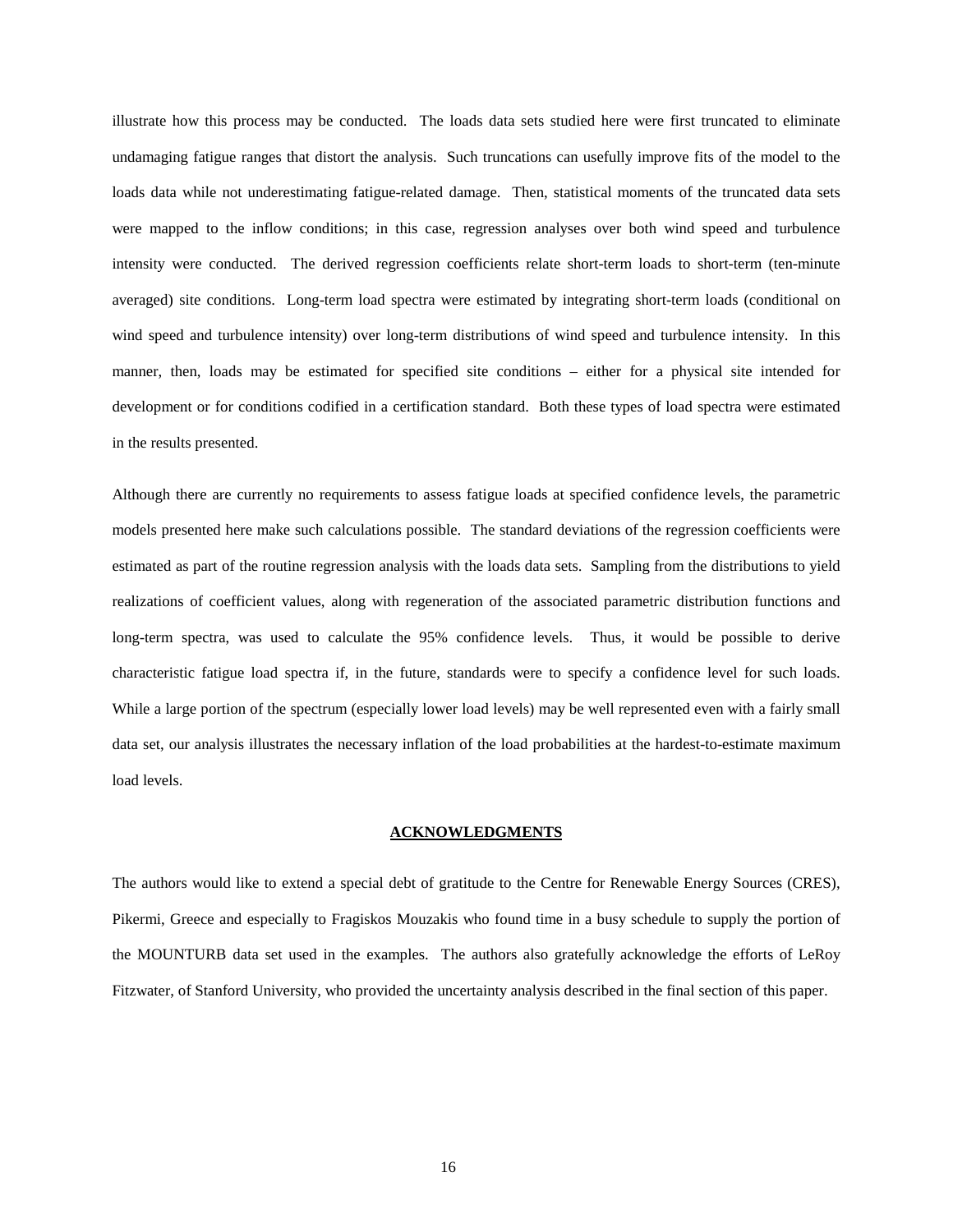## **REFERENCES**

- 1. Fitzwater, L. M. and Winterstein, S. R., "Predicting Design Wind Turbine Loads from Limited Data: Comparing Random Process and Random Peak Models," *A collection of the 2001 ASME Wind Energy Symp., at the AIAA Aerospace Sciences Mtg*., Reno, Nevada, AIAA-2001-0046, January 2001.
- 2. McCoy, T. J., Malcolm, D. J., and Griffin, D. A., "An Approach to the Development of Turbine Loads in Accordance with IEC 1400-1 and ISO 2394," *A collection of the 1999 ASME Wind Energy Symp., at the AIAA Aerospace Sciences Mtg*., Reno, Nevada, AIAA-99-0020, pp. 1-9, January 1999.
- 3. Ronold, K. O., Wedel-Heinen, J. and Christensen, C. J., "Reliability-based fatigue design of wind-turbine rotor blades," Elsevier, *Engineering. Structures* 21, pp. 1101-1114, 1999.
- 4. Veers, P. S. and Winterstein, S. R., "Application of Measured Loads to Wind Turbine Fatigue and Reliability Analysis," *Journal of Solar Energy Engineering, Trans. of the ASME*, Vol. 120, No. 4, November 1998.
- 5. IEC/TC88, 61400-1 *Wind Turbine Generator Systems – Part 1: Safety Requirements*, International Electrotechnical Commission (IEC), Geneva, Switzerland, 1998.
- 6. IEC/TC88, *Draft IEC 61400-13 TS, Ed. 1: Wind turbine generator systems – Part 13: Measurement of mechanical loads*, 88/120/CDV, International Electrotechnical Commission (IEC), Geneva, Switzerland, 1999.
- 7. MOUNTURB, *Load and Power Measurement Program on Wind Turbines Operating in Complex Mountainous Regions*, Volumes. I - III, Editor P. Chaviaropoulos, Coord. A. N. Fragoulis, CRES, RISO, ECN, NTUA-FS, published by CRES, Pikermi, Greece, Nov. 1996.
- 8. Butterfield, S., Holley, B., Madsen, P. H. and Stork, C., *Report on 88/69/CD – Wind Turbine Generator Systems Part 1: Safety Requirements, 2. Edition*, National Renewable Energy Laboratory, Golden, CO, Oct. 1997.
- 9. Manuel, L., Kashef, T. and Winterstein, S. R., *Moment-Based Probability Modelling and Extreme Response Estimation The Fits Routine, Version 1.2*, SAND99-2985, Sandia National Laboratories, Albuquerque, NM, Nov. 1999.
- 10. Lange, C. H., *Probabilistic Fatigue Methodology and Wind Turbine Reliability*, SAND96-1246, Sandia National Laboratories, Albuquerque, NM, May 1996.
- 11. Lange, C. H. and Winterstein, S. R., Fatigue Design of Wind Turbine Blades: Load and Resistance Factors from Limited Data, Proceedings, Wind Energy 1996, ASME, SED, Vol. 17, pp. 93-101, 1996.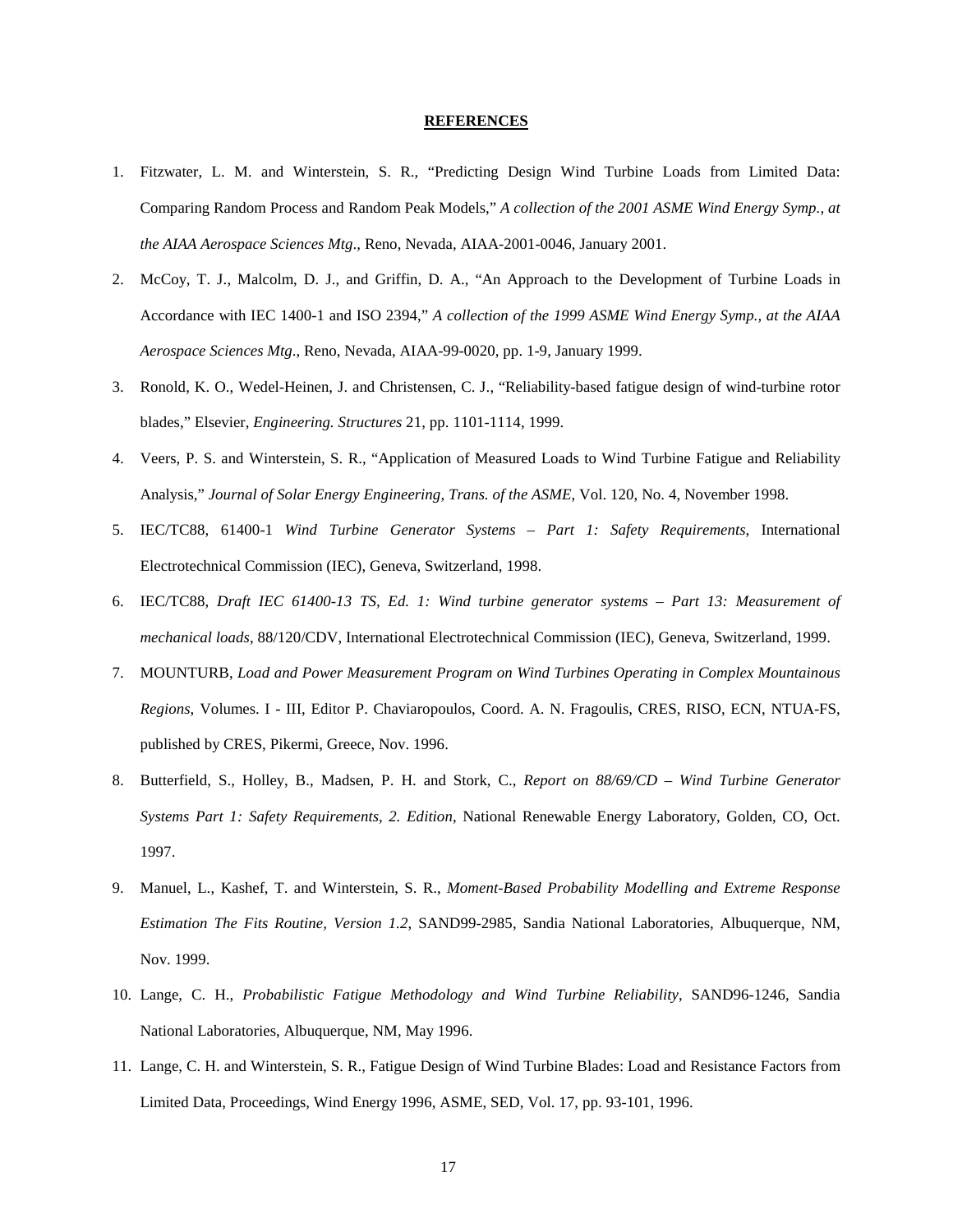- 12. Nelson, D. V., and Fuchs, H. O., "Predictions of Cumulative Fatigue Damage using Condensed Load Histories," *Fatigue under Complex Loading: Analysis and Experiments, Advances in Engineering*, Vol. 6, Ed. R. M. Wetzel, SAE, Warrendale, PA, pp. 163-187, 1977.
- 13. Haver, S., "Application of Stochastic Methods in Structural Design The Offshore Experience," *A collection of the 2001 ASME Wind Energy Symp., at the AIAA Aerospace Sciences Mtg*., Reno, Nevada, AIAA-2001-0043, January 2001.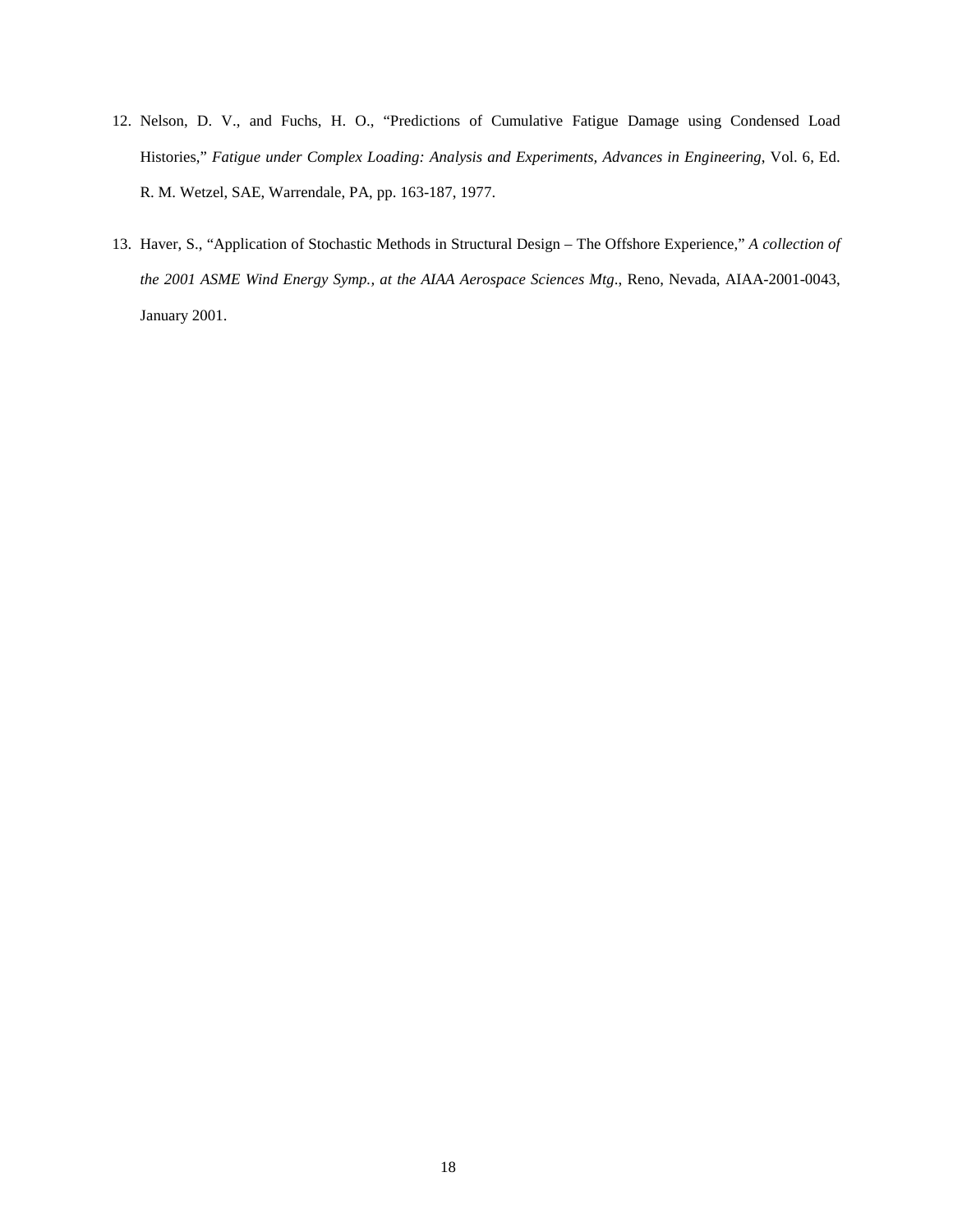| <b>CATEGORY</b> |        |            |
|-----------------|--------|------------|
|                 | (HIGH) | (MODERATE) |
|                 | በ 18   |            |
|                 |        |            |

Table 1: Parameters for IEC turbulence categories.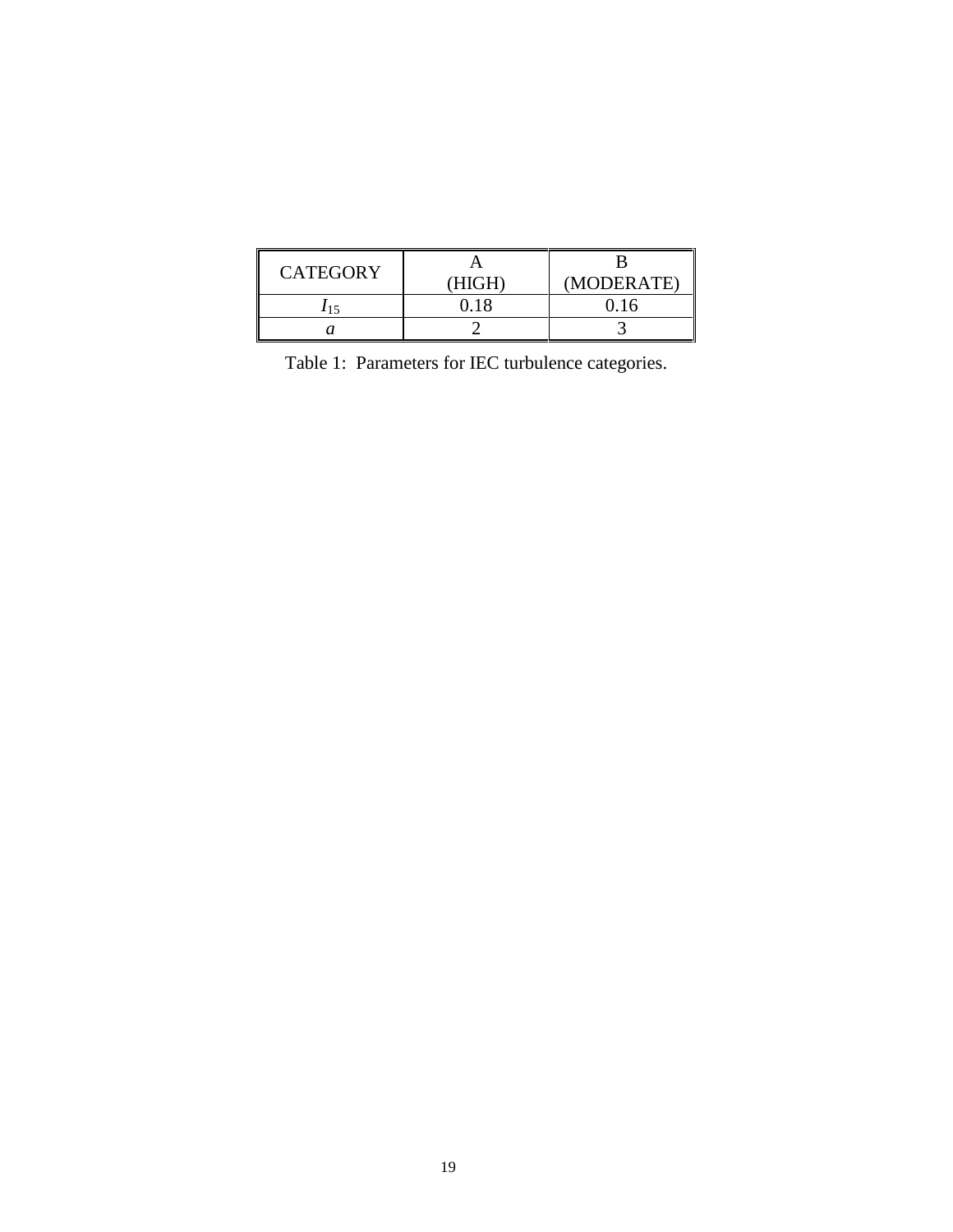|                                                        | <b>COEFFICIENT</b> | <b>FLAP</b> | <b>EDGE</b> |
|--------------------------------------------------------|--------------------|-------------|-------------|
| Mean                                                   | a <sub>I</sub>     | 21.49       | 40.02       |
|                                                        | $b_I$              | 0.808       | 0.359       |
|                                                        | c <sub>1</sub>     | 0.202       | 0.039       |
| COV                                                    | $a_2$              | 0.722       | 0.635       |
|                                                        | $b_2$              | 0.031       | $-0.573$    |
|                                                        | c <sub>2</sub>     | 0.080       | 0.063       |
| ess<br>Skew-                                           | $a_3$              | 0.963       | 0.980       |
|                                                        | $b_3$              | $-1.260$    | $-0.468$    |
|                                                        | $C_3$              | 0.033       | 0.132       |
| Reference values: $V_{ref}$ =17.1m/s; $I_{ref}$ =0.145 |                    |             |             |

Table 2: Coefficients from regression analysis.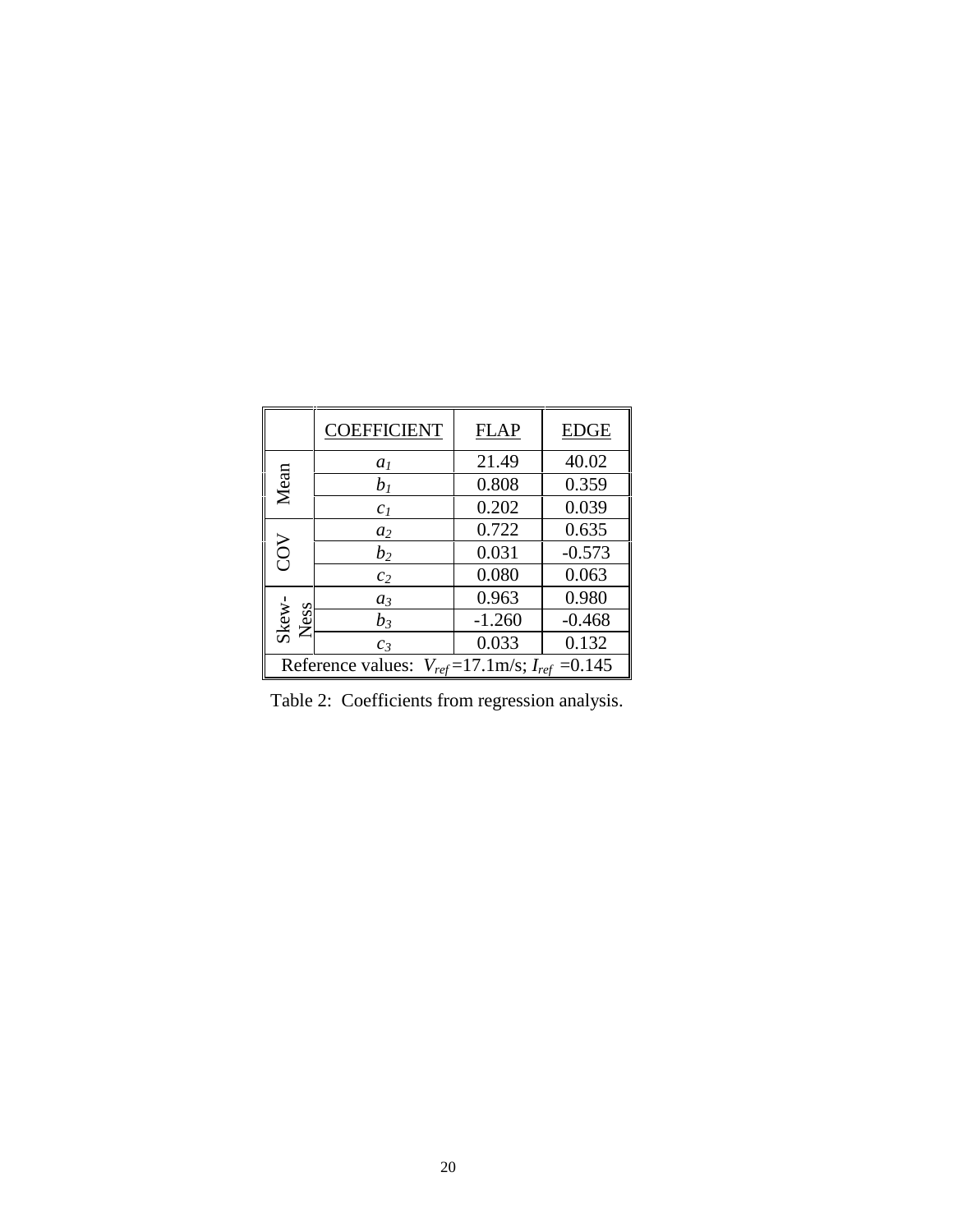| <b>PARAMETER</b>                | FLAP         | <b>EDGE</b>   |
|---------------------------------|--------------|---------------|
| $R^2$ – Mean, $\mu_l$           | 0.51         | 0.76          |
| $a_l(\sigma)$                   | 0.108        | 0.050         |
| $b_1$ ( $\sigma$ , t statistic) | (0.081, 9.9) | (0.020, 17.5) |
| $c_1$ ( $\sigma$ , t statistic) | (0.032, 6.4) | (0.008, 4.9)  |
| $R^2$ – COV, $\mu_2$            | 0.05         | 0.43          |
| $a_2(\sigma)$                   | 0.003        | 0.003         |
| $b_2$ ( $\sigma$ , t statistic) | (0.076, 0.3) | (0.080, 7.1)  |
| $c_2$ ( $\sigma$ , t statistic) | (0.030, 2.7) | (0.031, 2.0)  |
| $R^2$ – Skewness, $\mu_3$       | 0.17         | 0.05          |
| $a_3(\sigma)$                   | 0.018        | 0.016         |
| $b_3$ ( $\sigma$ , t statistic) | (0.301, 4.2) | (0.266, 1.8)  |
| $c_3$ ( $\sigma$ , t statistic) | (0.117, 2.8) | (0.104, 1.3)  |
| Avg. Cycle Rate                 | 1.75 Hz      | 1.38 Hz       |

Table 3: Regression parameter summary.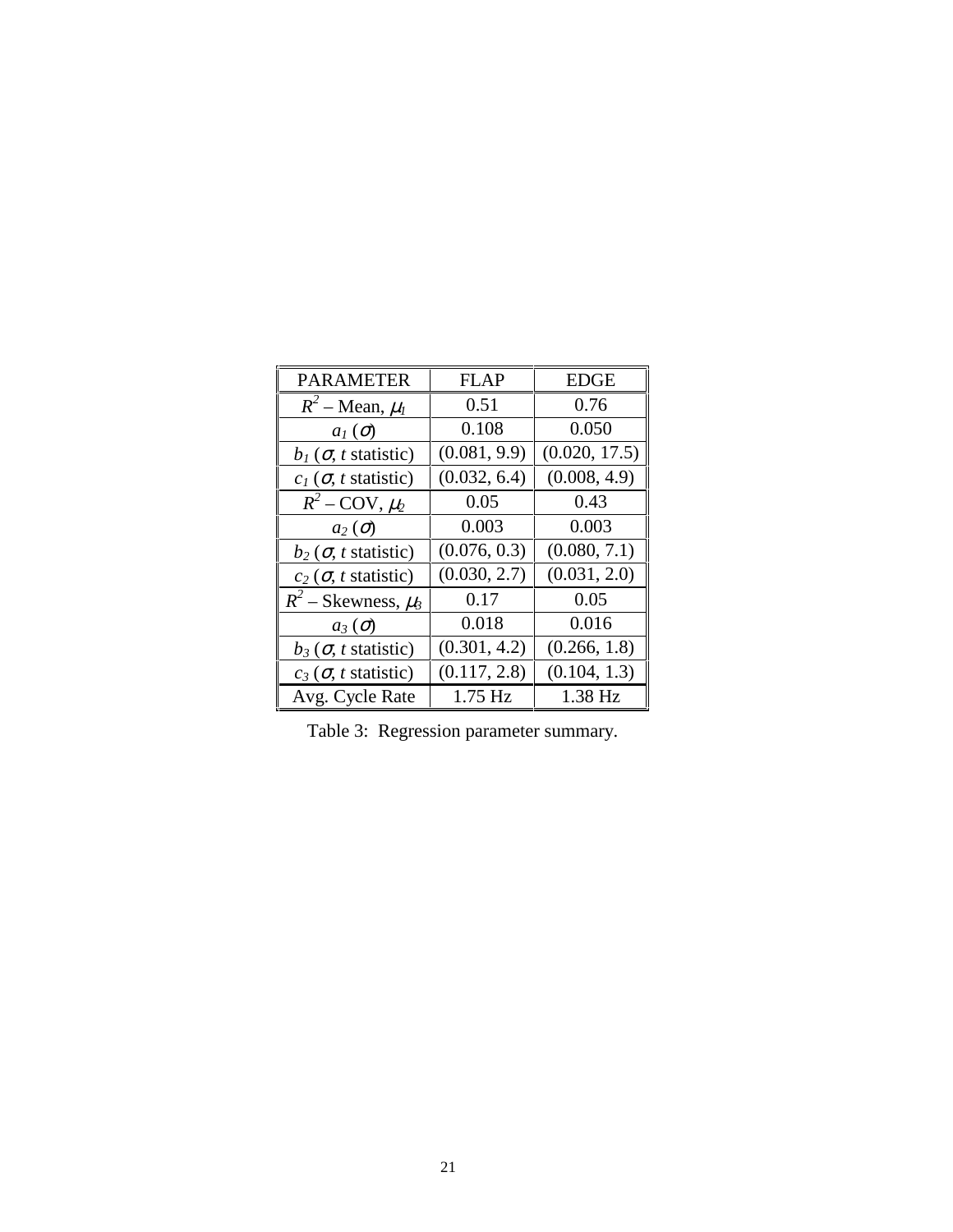

Figure 1 Wind speed and turbulence intensity values for the 101 10-minute data samples.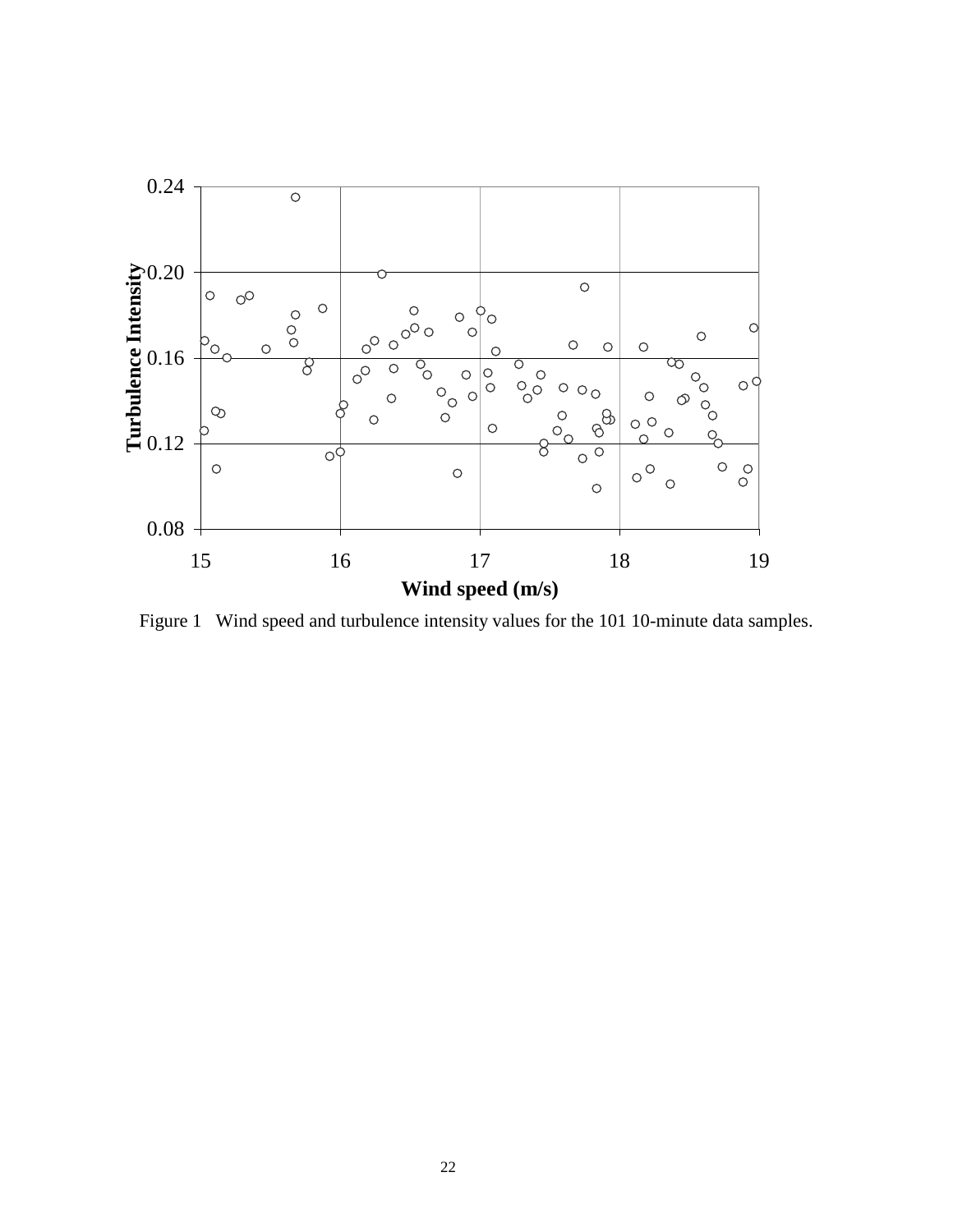

Figure 2a Histogram of flap-wise bending moment ranges for 101 10-minute data sets.



Figure 2b Cumulative counts of flap-wise bending moment ranges for 101 10-minute data sets.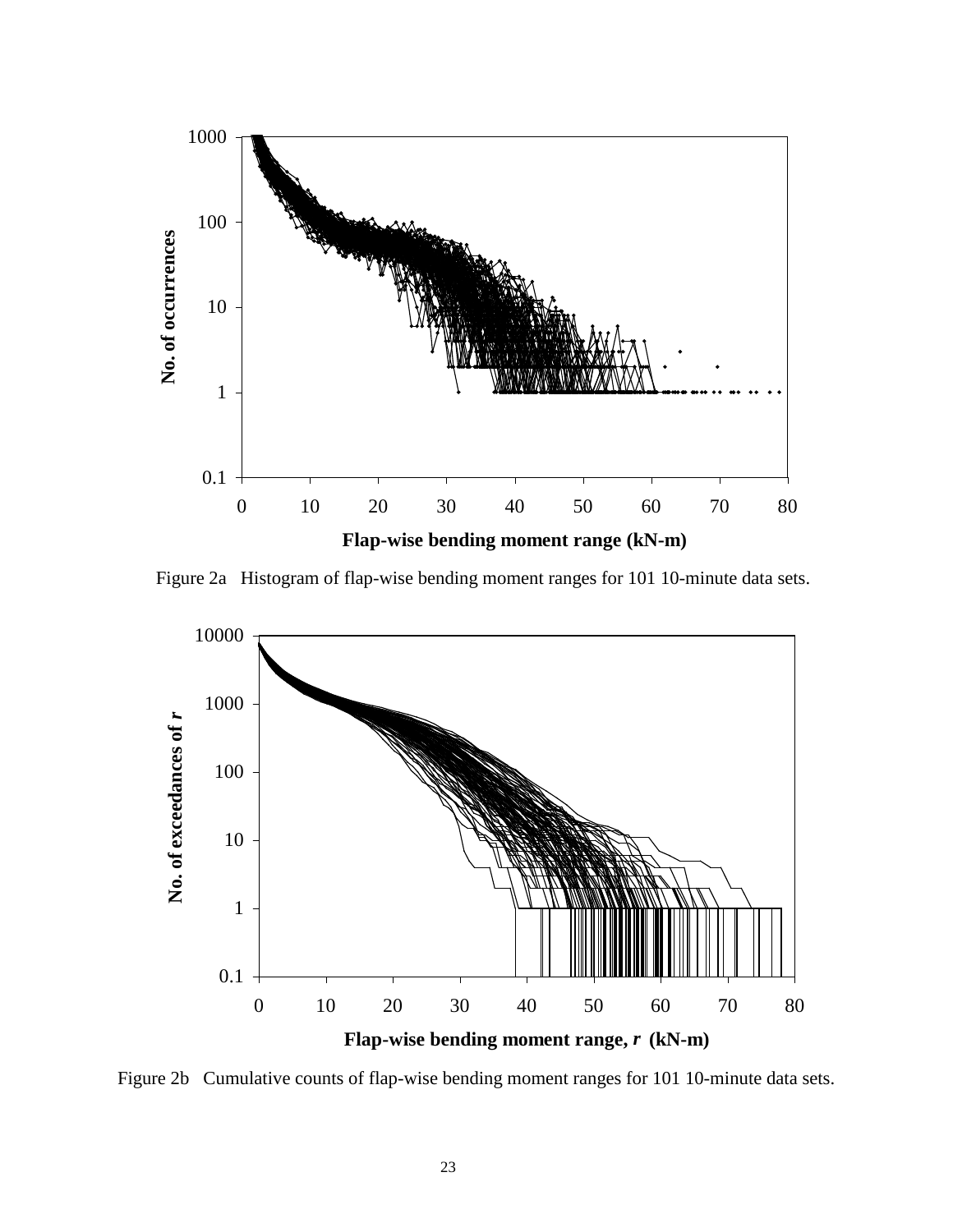

Figure 2c Histogram of edge-wise bending moment ranges for 101 10-minute data sets.



Figure 2d Cumulative counts of flap-wise bending moment ranges for 101 10-minute data sets.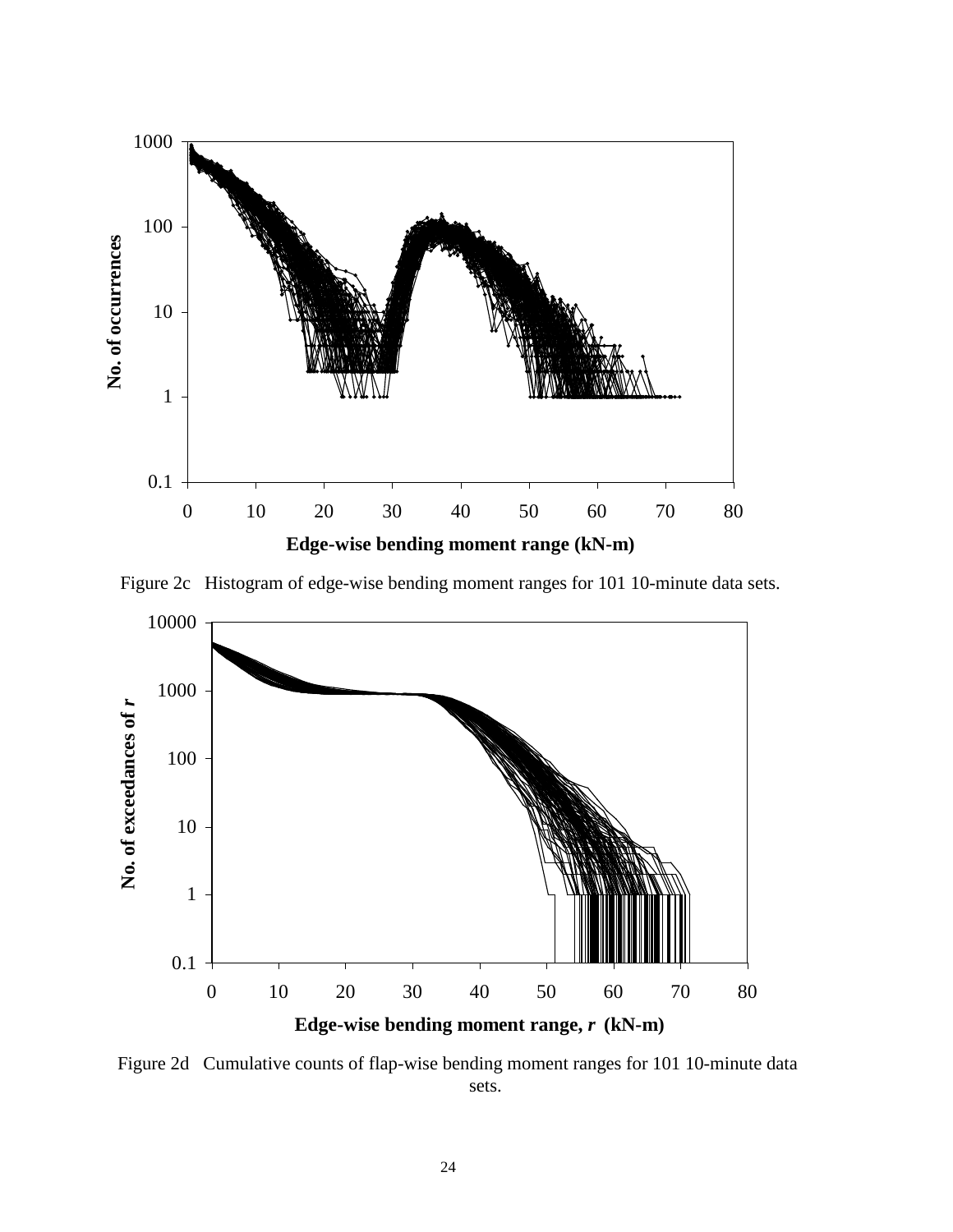

(c) Exceedance plot format (truncation at 11.5 kN-m).

Figure 3 Quadratic Weibull model fits to data on flap-bending moment ranges (*V* = 17.0 m/s,  $I = 0.18$ .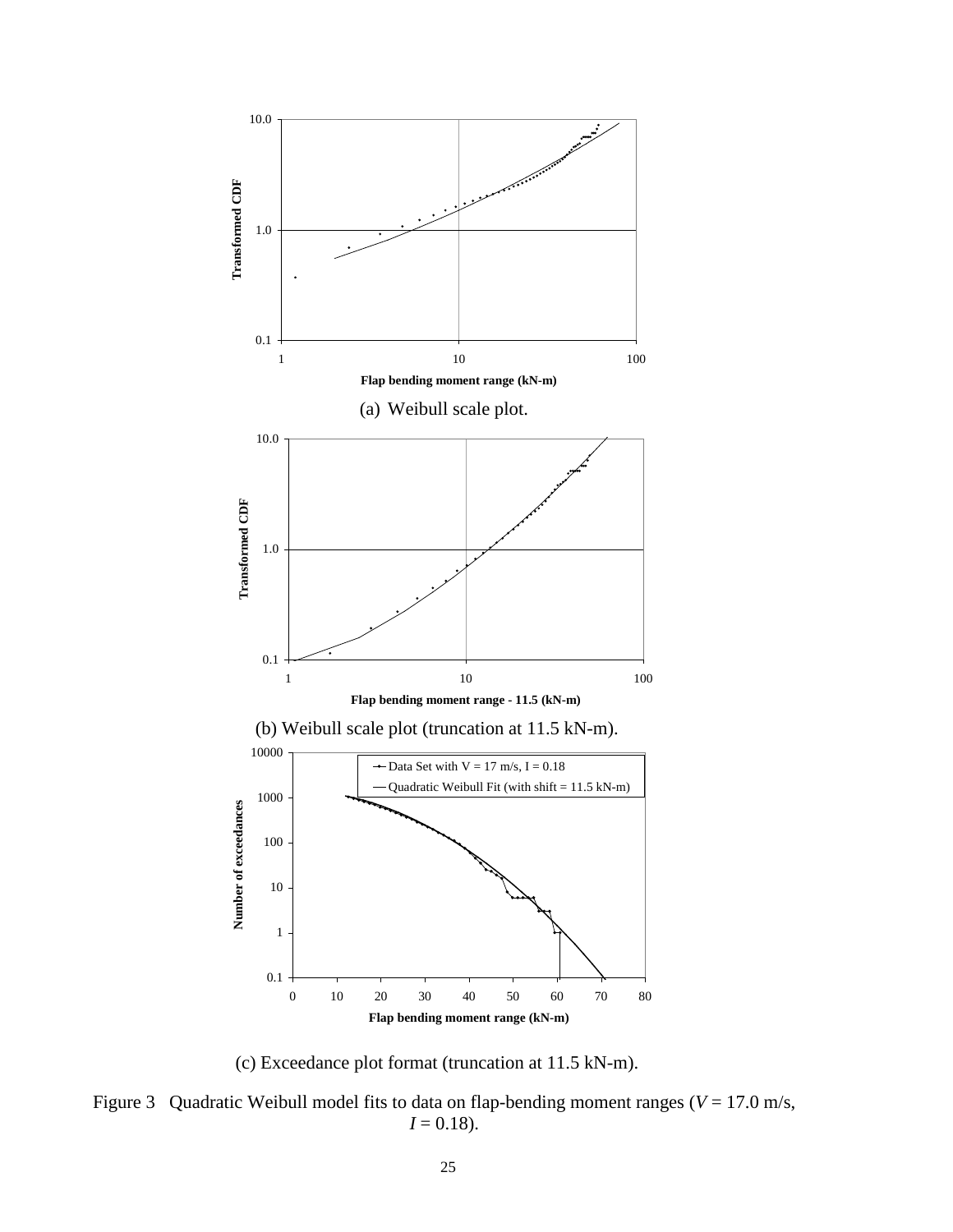

(c) Exceedance plot format (truncation at 32.0 kN-m).

Figure 4 Quadratic Weibull model fits to data on edge-bending moment ranges ( $V = 17.0$ )  $m/s$ ,  $I = 0.18$ ).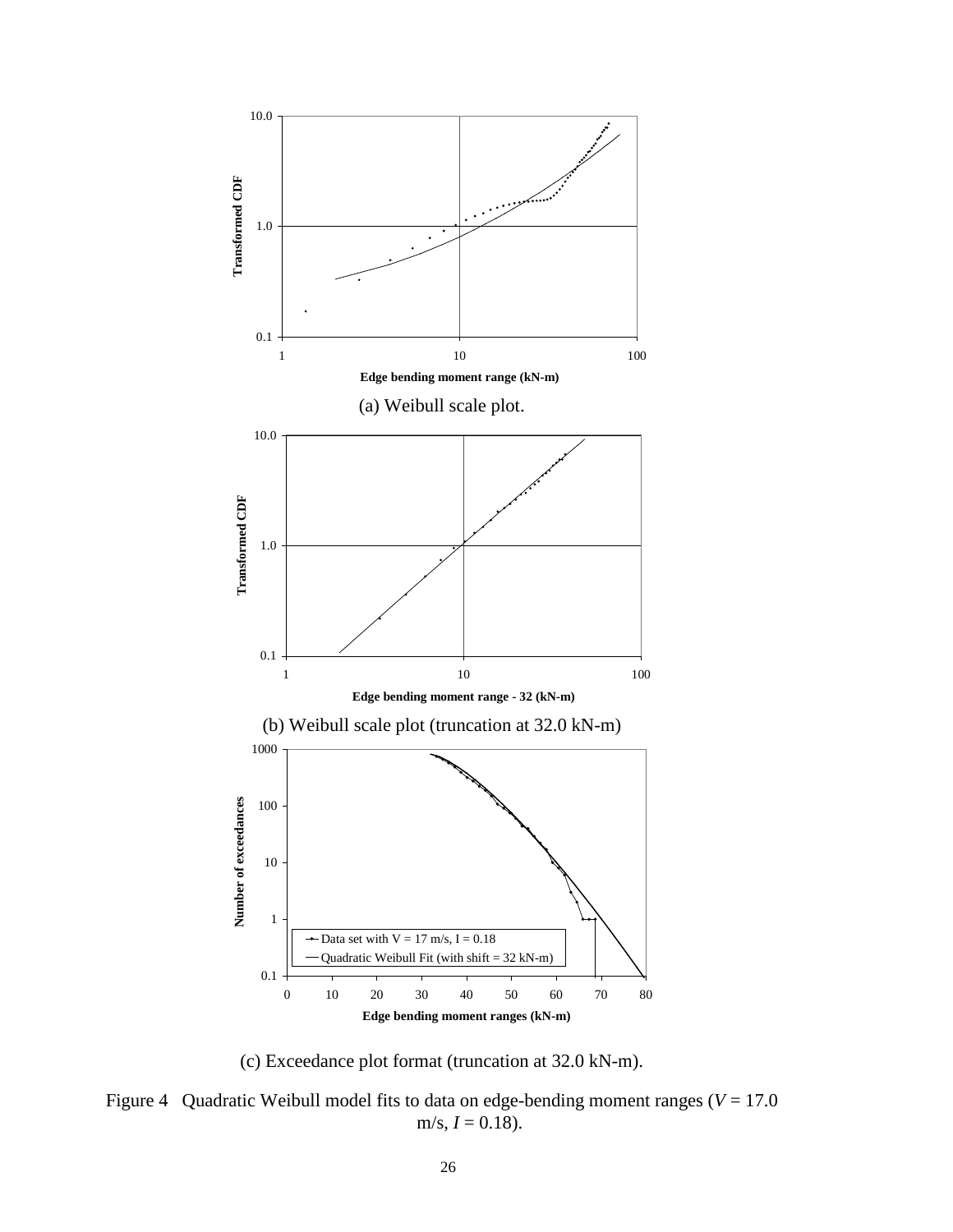

Figure 5 Effect on damage estimation of shift in blade bending moment range data.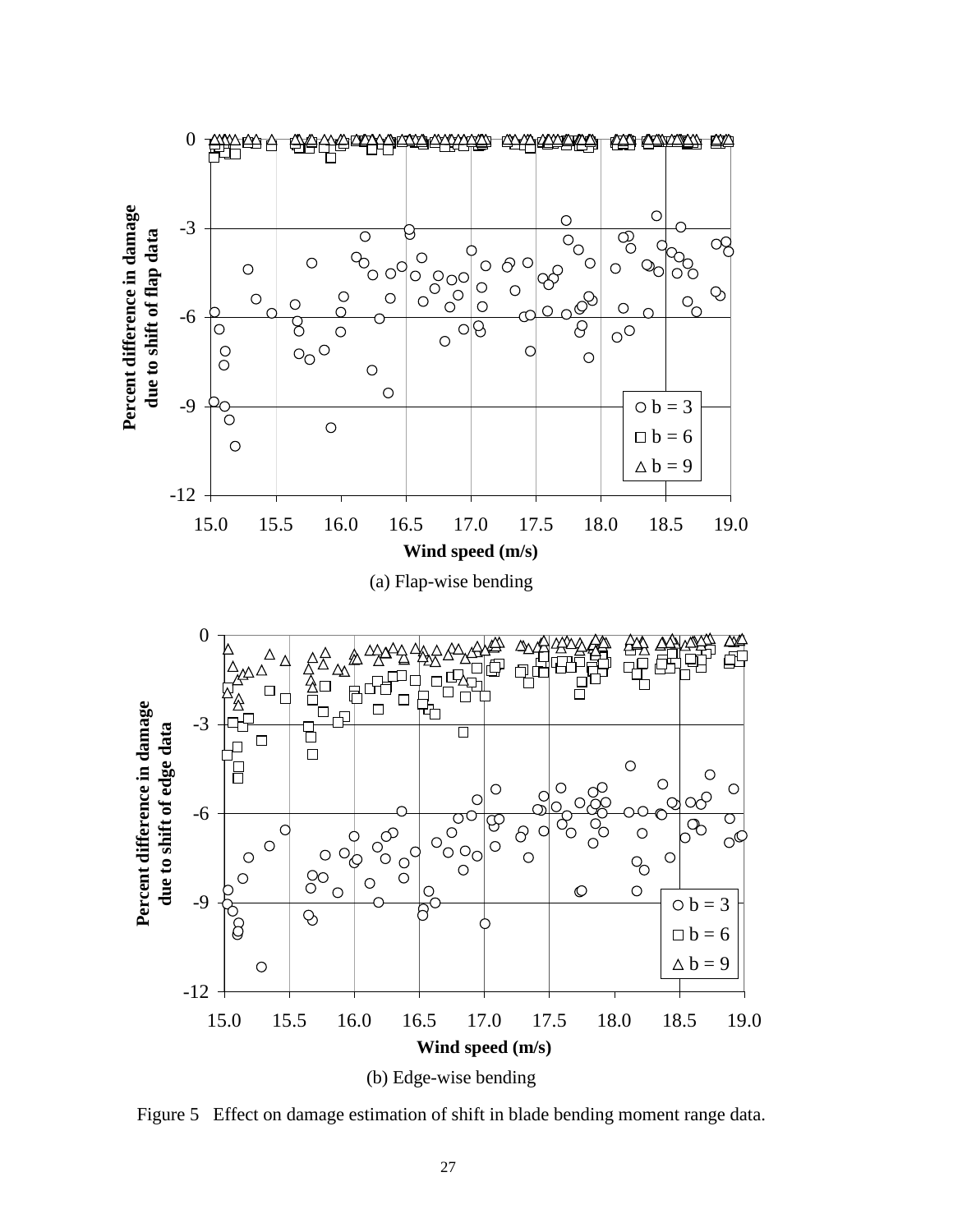

Figure 6 Regression results for flap-wise bending moment range.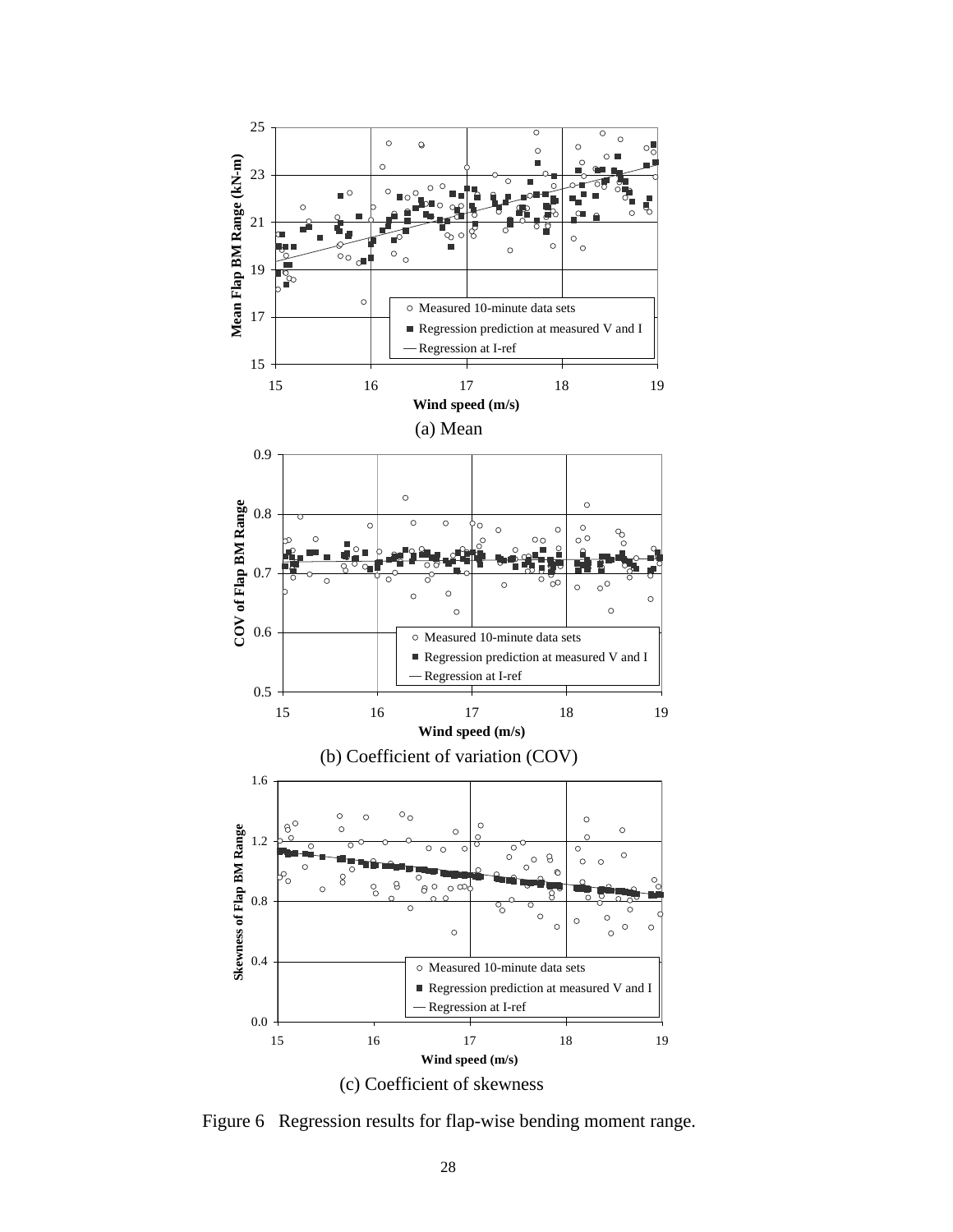

Figure 7 Regression results of edge-wise bending moment range.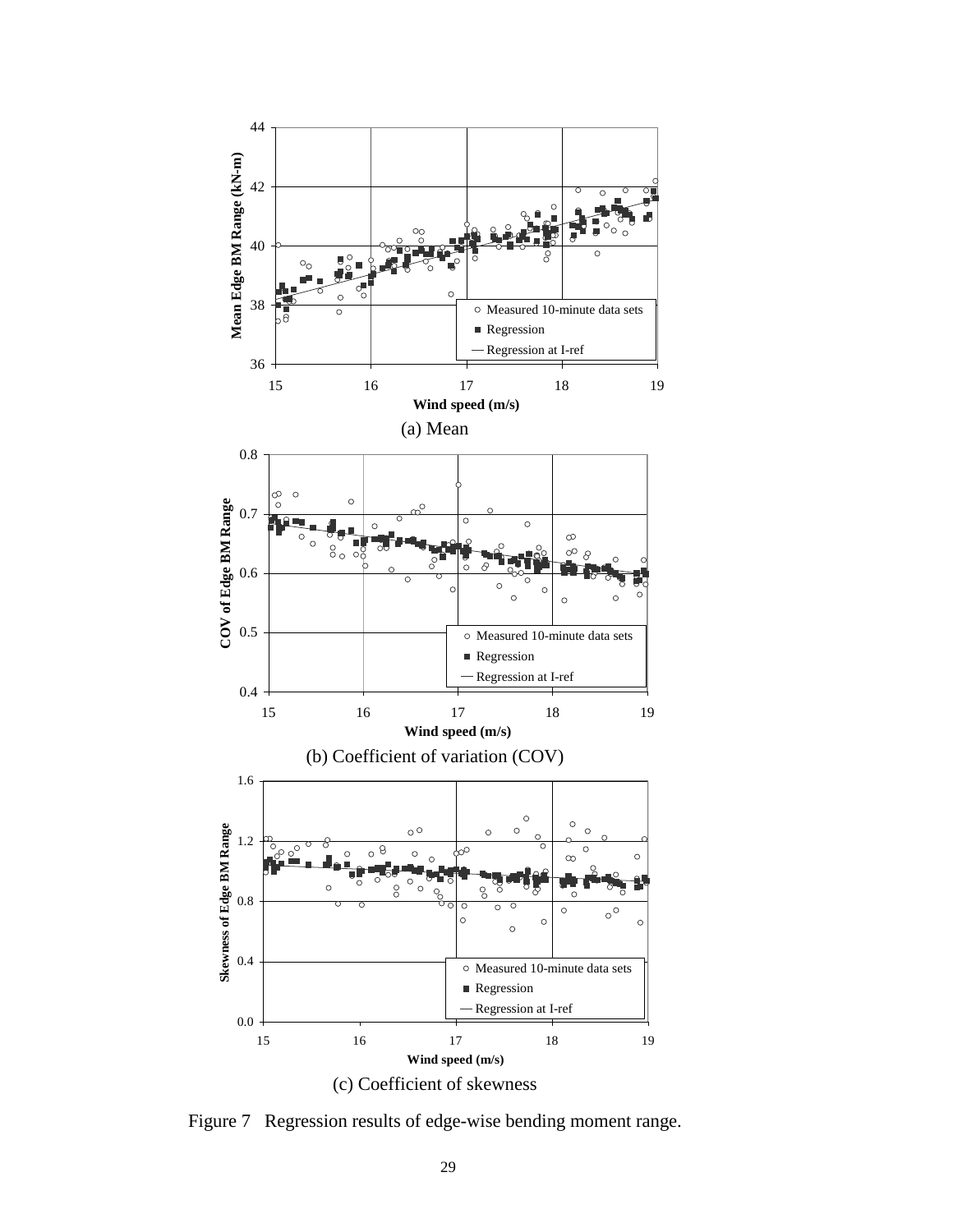

Figure 8 Distribution of bending moment ranges conditional on wind speed and turbulence intensity.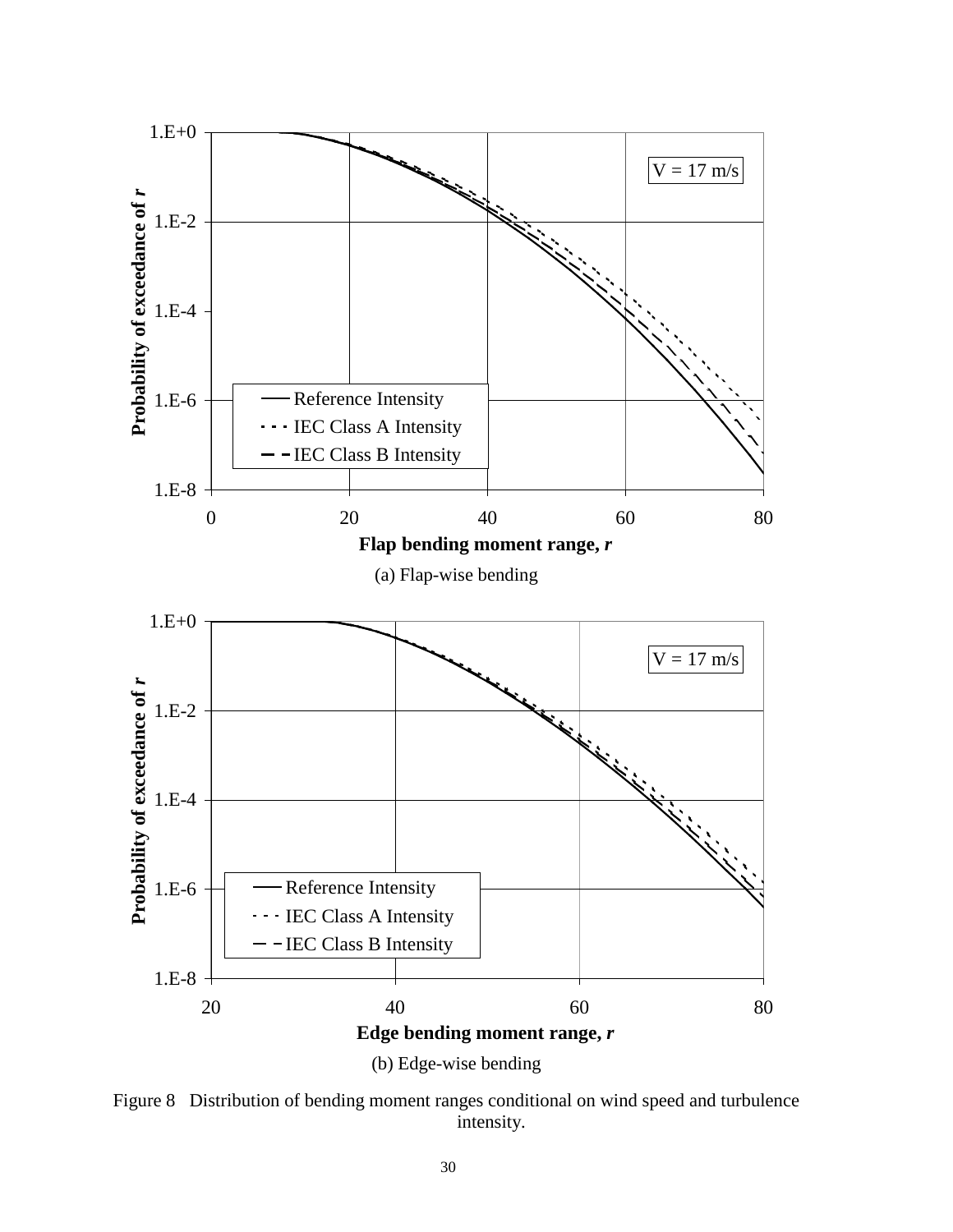

Figure 9 Long-term distribution of edge-wise bending moment ranges (Rayleigh distributed wind speed with mean  $= 10$  m/s).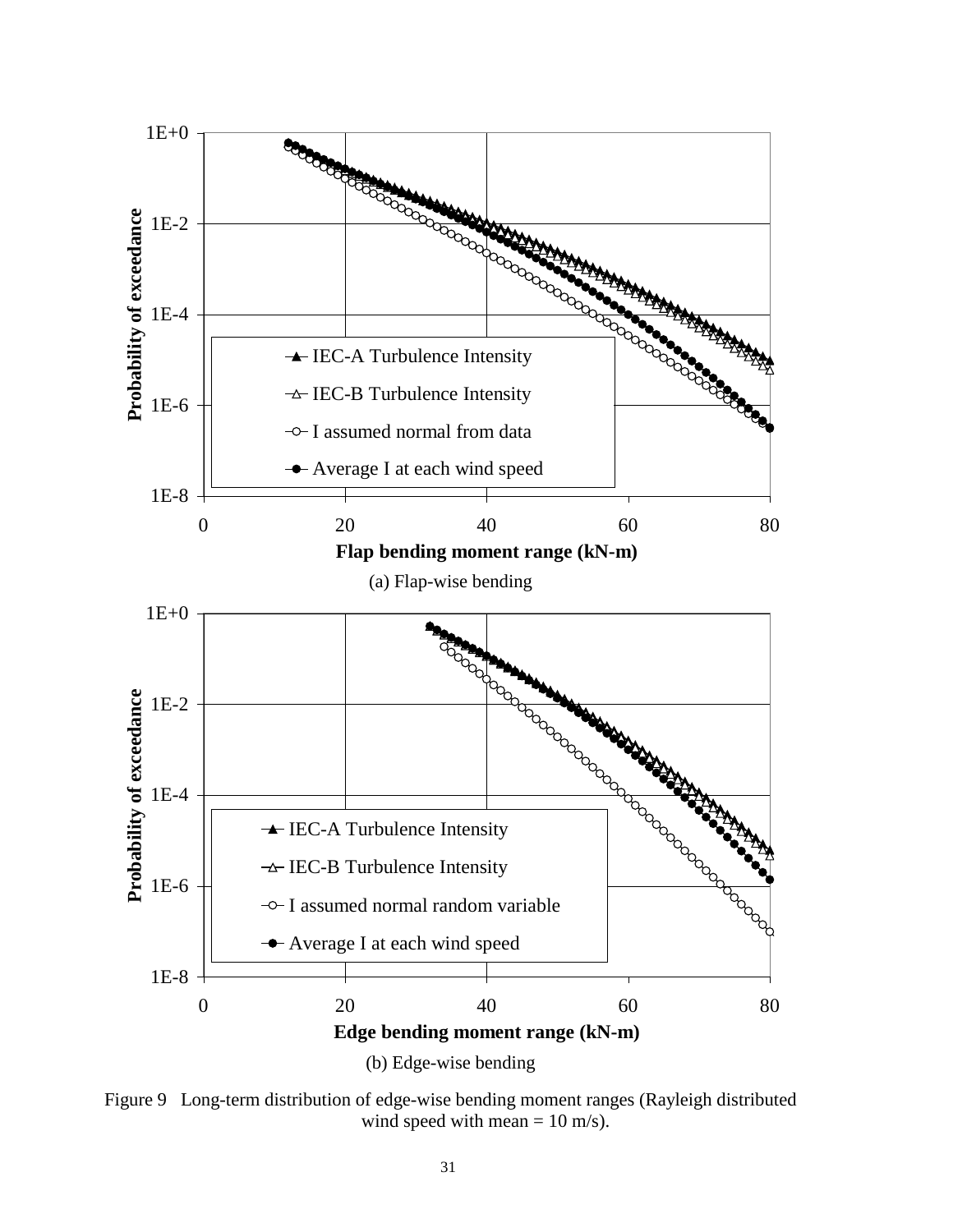

Figure 10 Lavrio site turbulence intensity as a function of wind speed, regression fits, and IEC Category A and B definitions.